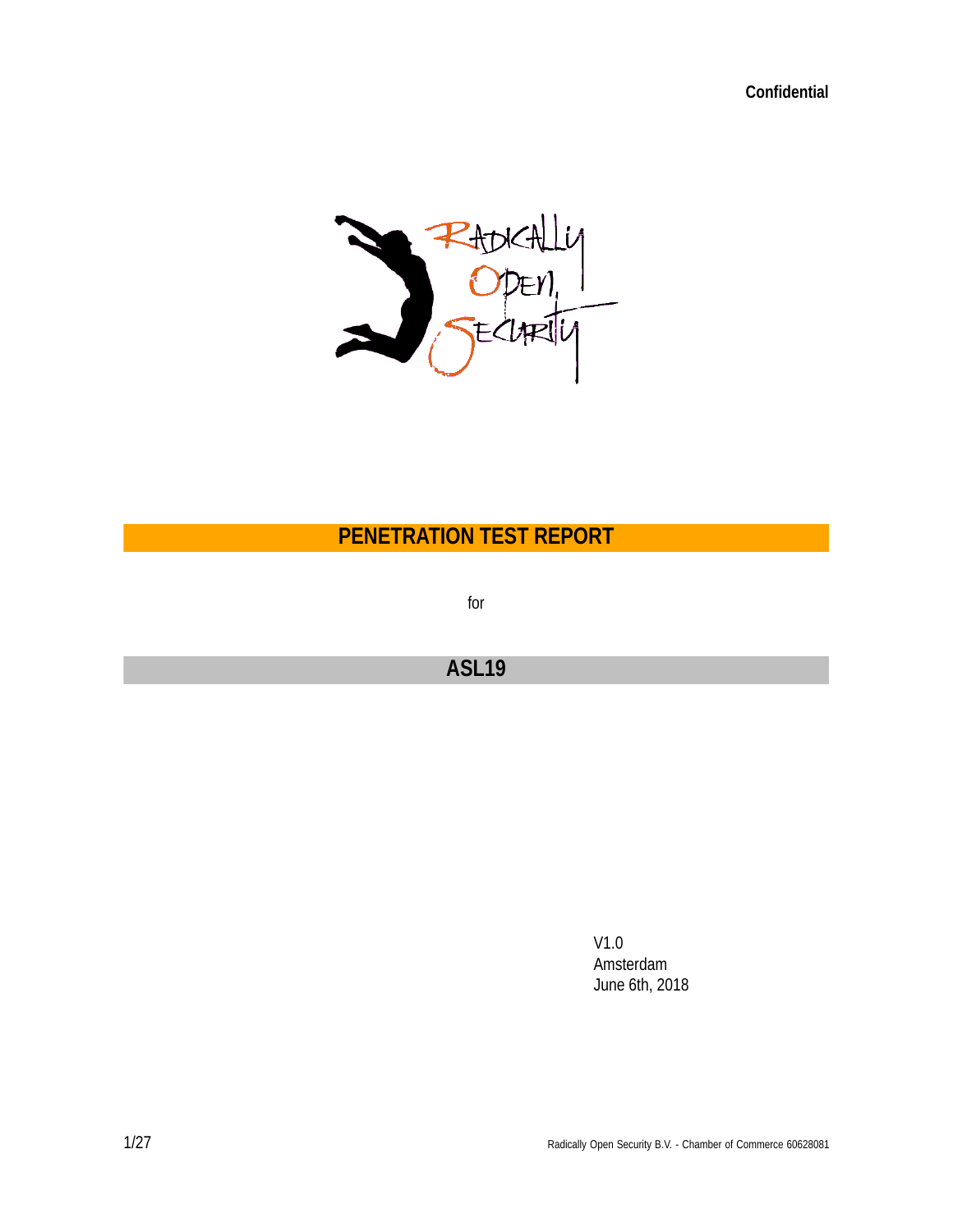## **Confidential**

## **Document Properties**

| <b>Client</b>      | ASL19                                                                      |  |
|--------------------|----------------------------------------------------------------------------|--|
| <b>Title</b>       | PENETRATION TEST REPORT                                                    |  |
| <b>Targets</b>     | <b>ASL19 Twitter Proxy</b><br>ASL19 Telegram Proxy<br><b>ASL19 HAProxy</b> |  |
| <b>Version</b>     |                                                                            |  |
| Pentesters         |                                                                            |  |
| Author             |                                                                            |  |
| <b>Reviewed by</b> |                                                                            |  |
| <b>Approved by</b> |                                                                            |  |

## **Version control**

| <b>Version</b> | <b>Date</b>      | Author | Description   |
|----------------|------------------|--------|---------------|
| 0.1            | April 20th, 2018 |        | Initial draft |
| 0.2            | June 5th, 2018   |        | Main report   |
| 1.0            | June 6th, 2018   |        | Final version |

## **Contact**

For more information about this Document and its contents please contact Radically Open Security B.V.

| Name    |  |
|---------|--|
| Address |  |
|         |  |
|         |  |
| Phone   |  |
| Email   |  |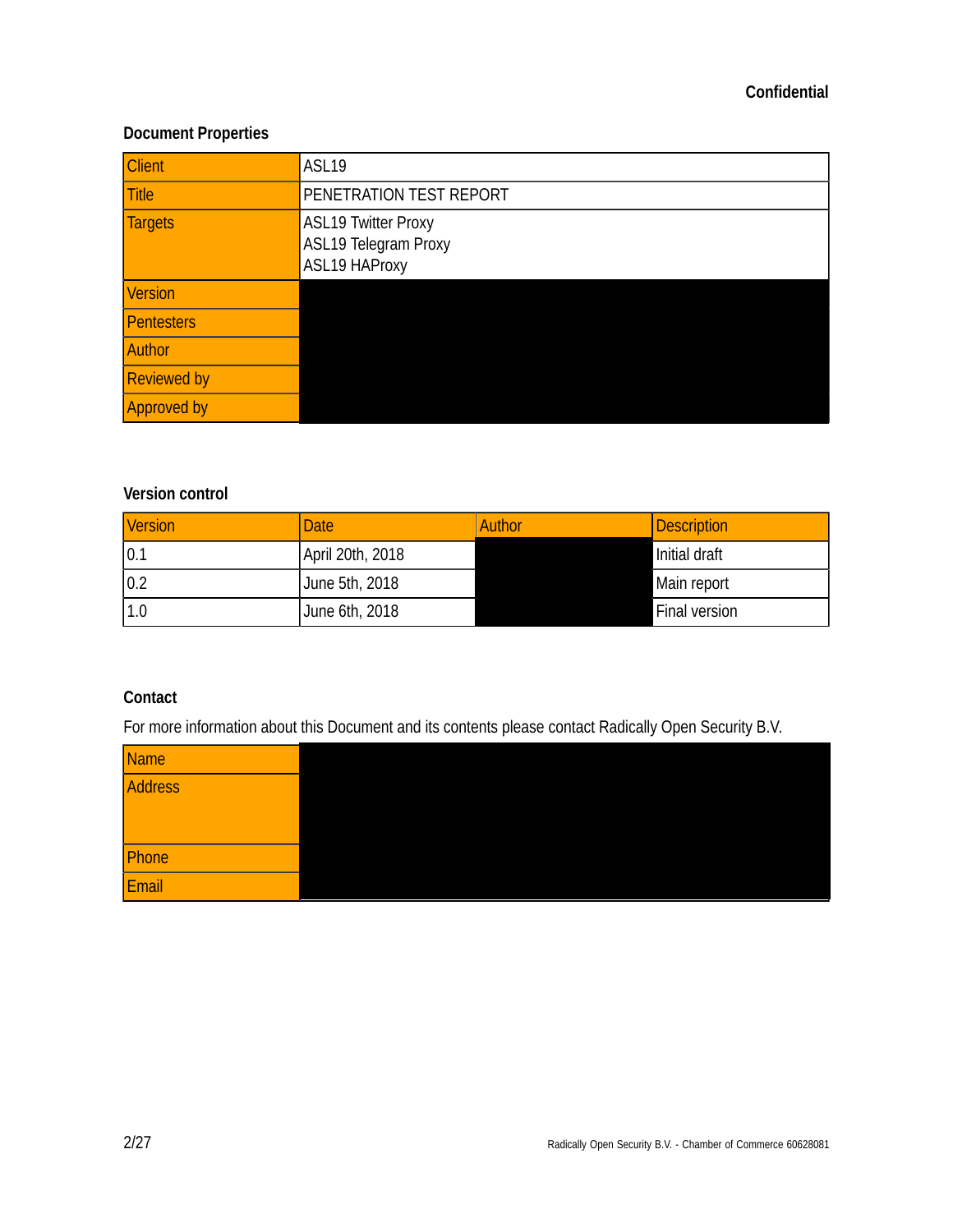| <b>Table of Contents</b> |   |
|--------------------------|---|
|                          | 4 |
|                          |   |
|                          |   |
|                          |   |
|                          |   |
| 1.5                      | 4 |
|                          | 5 |
|                          | 6 |
|                          |   |
|                          |   |
|                          |   |
|                          |   |
|                          |   |
|                          | 9 |
|                          |   |
|                          | 9 |
|                          |   |
|                          | 9 |
|                          |   |
|                          |   |
|                          |   |
|                          |   |
|                          |   |
|                          |   |
|                          |   |
|                          |   |
|                          |   |
|                          |   |
|                          |   |
|                          |   |
|                          |   |
|                          |   |
|                          |   |
|                          |   |
|                          |   |
|                          |   |
|                          |   |
|                          |   |
|                          |   |
|                          |   |
|                          |   |
|                          |   |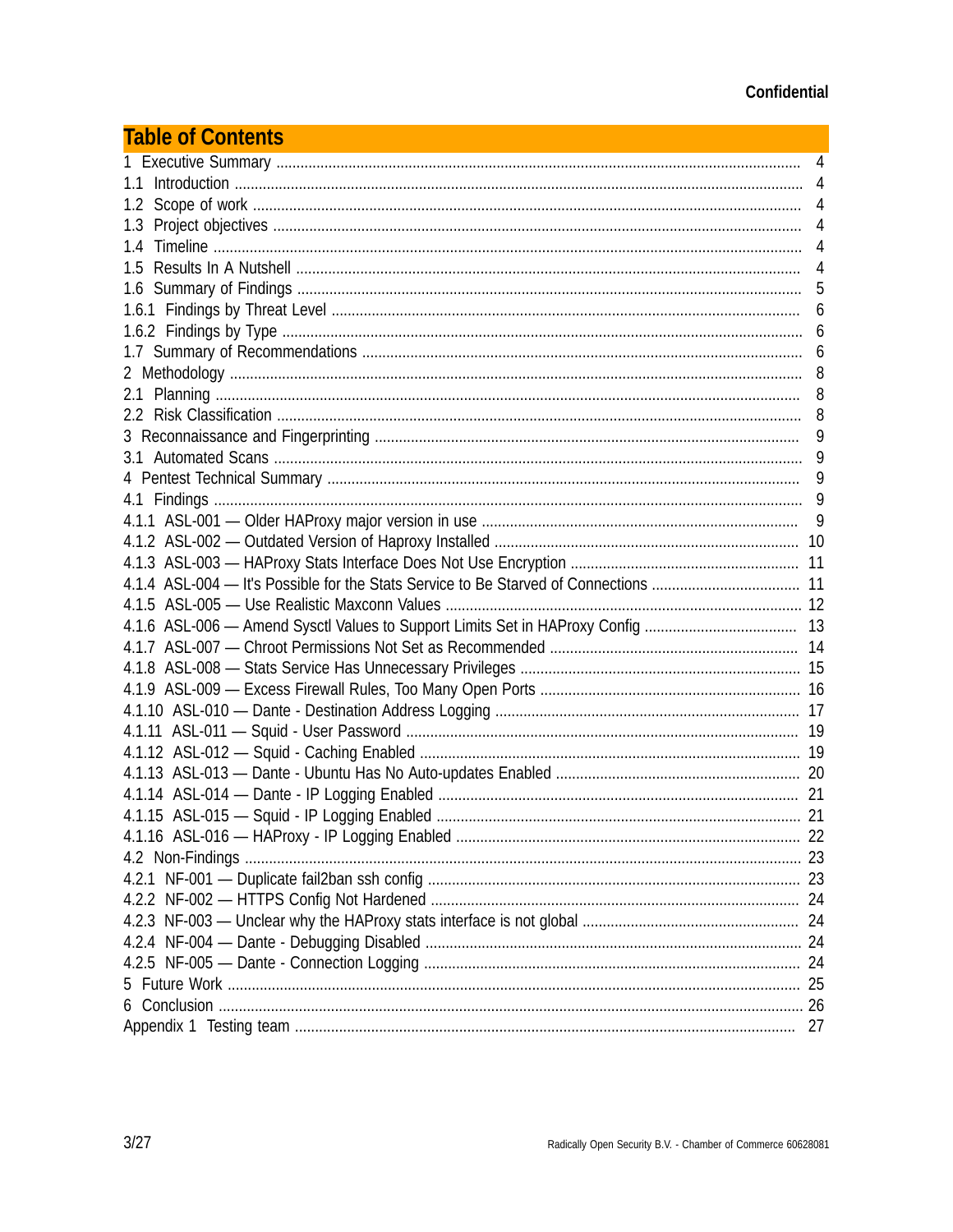# **1 Executive Summary**

## *1.1 Introduction*

Between April 25, 2018 and May 25, 2018, Radically Open Security B.V. carried out a penetration test for ASL19

This report contains our findings as well as detailed explanations of exactly how ROS performed the penetration test.

## *1.2 Scope of work*

The scope of the penetration test was limited to the following target:

- ASL19 Twitter Proxy
- ASL19 Telegram Proxy
- ASL19 HAProxy

## *1.3 Project objectives*

Evaluate and test the configuration of HAProxy, Dante, and Squid proxy services (used for proxying Telegram, Twitter and TCP connections) for security, privacy, and practical concerns.

## *1.4 Timeline*

The Security Audit took place between April 25th and May 25th, 2018.

## *1.5 Results In A Nutshell*

A number of configuration problems were found, raising security, privacy, and practical issues.

None of the findings were especially severe. ASL19 was very responsive and addressed all of these concerns immediately, and these changes were verified in a retest.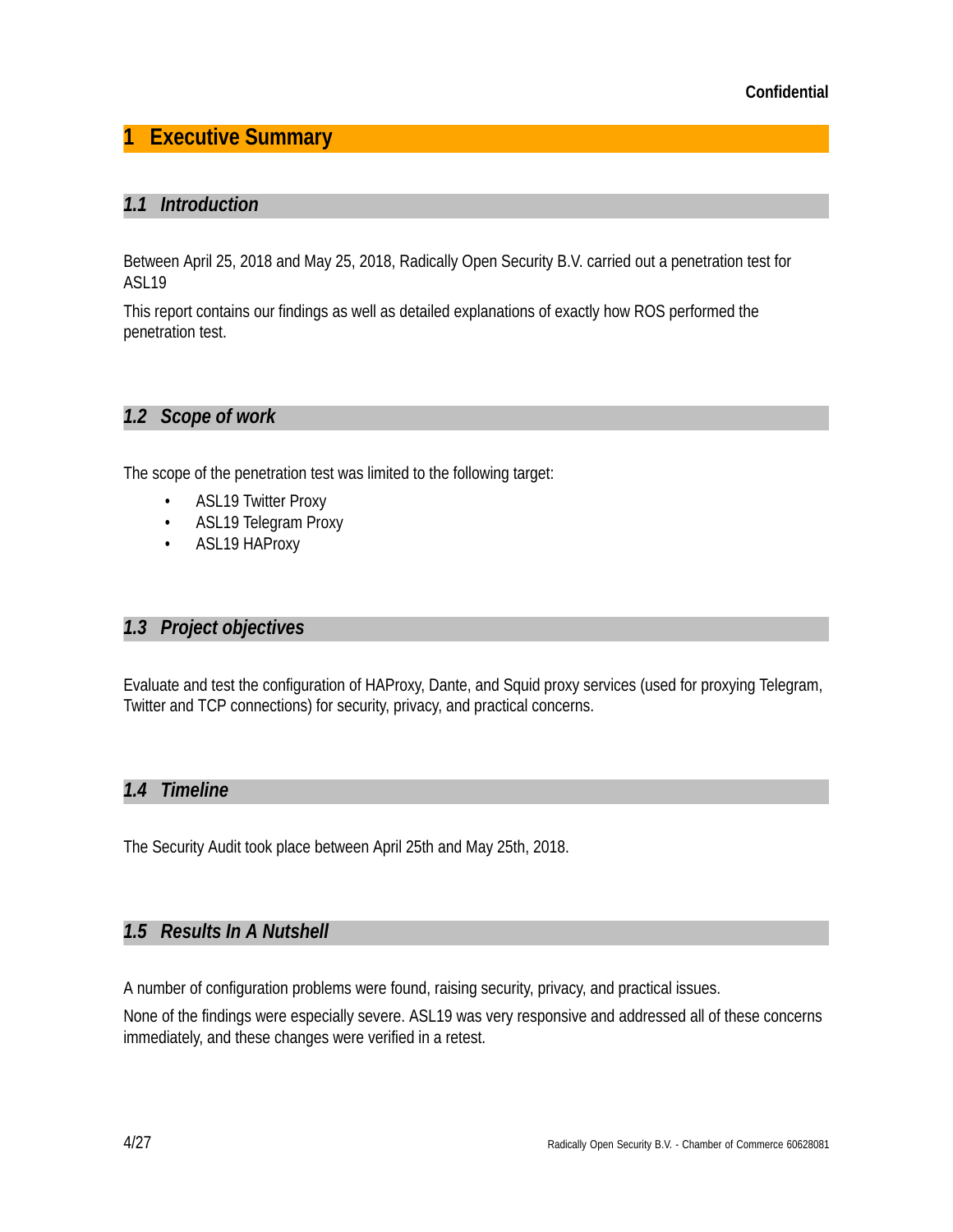# *1.6 Summary of Findings*

| ID             | <b>Type</b>                | <b>Description</b>                                                                                                                                                                         | <b>Threat level</b> |
|----------------|----------------------------|--------------------------------------------------------------------------------------------------------------------------------------------------------------------------------------------|---------------------|
| <b>ASL-003</b> | Missing encryption         | HAProxy has an HTTP statistics UI; This interface is not<br>configured to use TLS encryption.                                                                                              | Moderate            |
| <b>ASL-009</b> | Open ports                 | There are a number of unnecessary firewall rules, and unneeded<br>open ports.                                                                                                              | Moderate            |
| <b>ASL-001</b> | Outdated software          | There are three supported major releases of HAProxy; The<br>server is using the oldest of them.                                                                                            | Low                 |
| <b>ASL-002</b> | Outdated software          | The latest release of HAProxy 1.6 is 1.6.14; the server is running<br>1.6.3, from 2015.                                                                                                    | Low                 |
| <b>ASL-004</b> | Configuration              | Connection count limits do not allow for the connections needed<br>by the stats service.                                                                                                   | Low                 |
| <b>ASL-005</b> | Configuration              | Connection count limits are set to unrealistically high values.                                                                                                                            | Low                 |
| <b>ASL-006</b> | Configuration              | The high connection count limits set in HAProxy will not be<br>obtainable if the overall system's limits are not set to similarly<br>high values.                                          | Low                 |
| <b>ASL-007</b> | Incorrect permissions      | Permissions on the chroot that HAProxy runs in are not set up as Low<br>recommended in HAProxy docs                                                                                        |                     |
| <b>ASL-008</b> | Configuration              | The stats service is set to run in 'admin' mode, which is<br>excessive for typical monitoring purposes.                                                                                    | Low                 |
| <b>ASL-010</b> | Information disclosure     | The Dante server is configured to log iooperation. When this<br>setting is enabled both source and destination addresses are<br>written to the log, which could violate the users privacy. | Low                 |
| <b>ASL-011</b> | <b>Exposed credentials</b> | The file /etc/squid/squid.user contains an unused encrypted<br>user/password combination for the user paskoocheh.                                                                          | Low                 |
| <b>ASL-012</b> | Information disclosure     | Squid is configured to cache data if possible. Payloads from<br>unencrypted client requests might be persisted to disk that could<br>contain private user information.                     | Low                 |
| <b>ASL-013</b> | Configuration              | The Ubuntu server does not install security updates<br>automatically.                                                                                                                      | Low                 |
| <b>ASL-014</b> | Information disclosure     | Connecting client IP addresses appear in the Dante log file /var/<br>log/danted.log.                                                                                                       | Low                 |
| <b>ASL-015</b> | Information disclosure     | Proxy client IP addresses appear in the Squid server log file /var/<br>log/squid/access.log.                                                                                               | Low                 |
| <b>ASL-016</b> | Information disclosure     | Proxy client IP addresses appear in the HAProxy server log file /<br>var/log/haproxy.log.                                                                                                  | Low                 |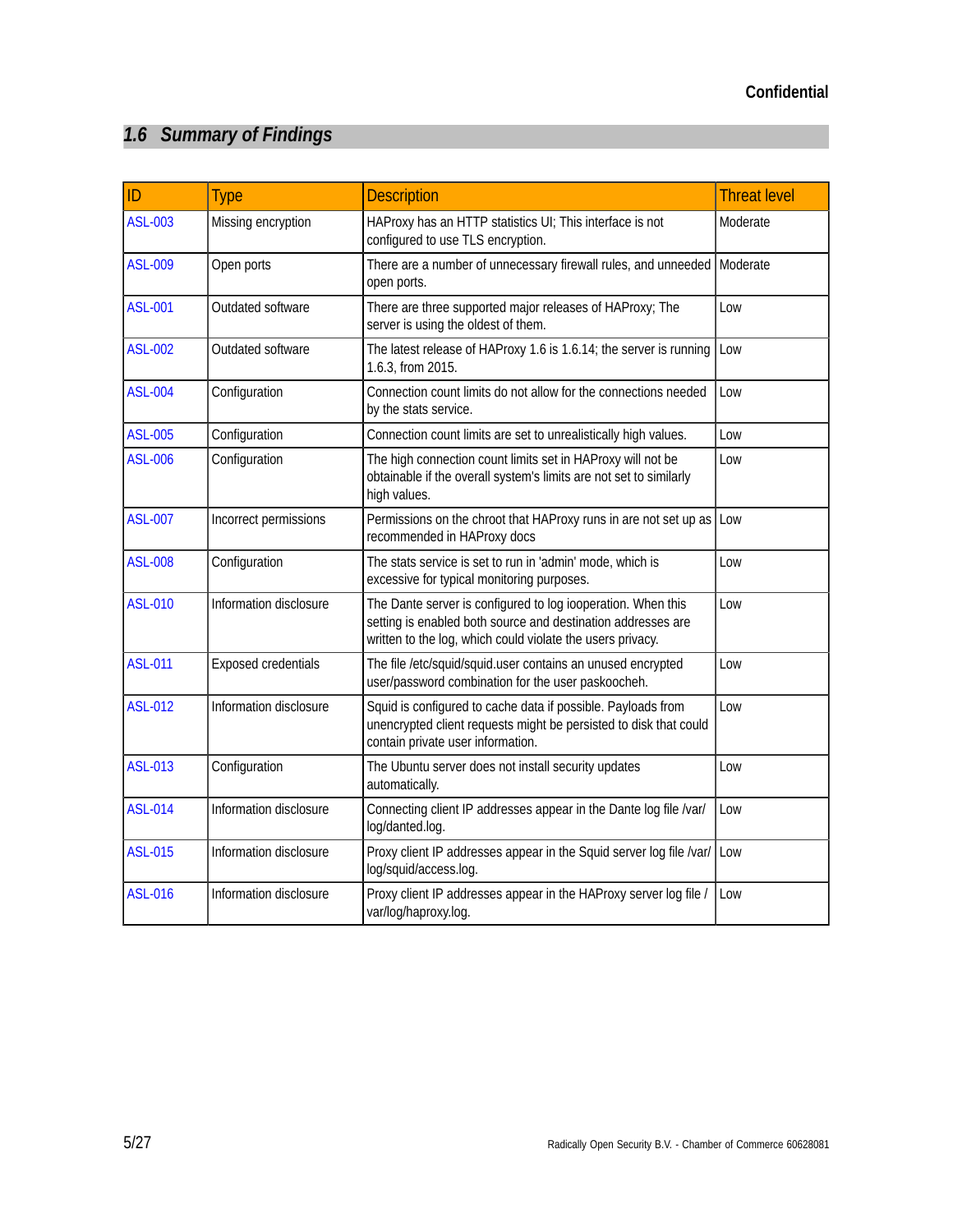

# *1.7 Summary of Recommendations*

|                | <b>Type</b>        | <b>Recommendation</b>                                           |
|----------------|--------------------|-----------------------------------------------------------------|
| <b>ASL-001</b> | Outdated software  | Update to latest version of HAProxy 1.8                         |
| <b>ASL-002</b> | Outdated software  | Update to latest version of HAProxy 1.6                         |
| <b>ASL-003</b> | Missing encryption | Either enable encryption on the stats interface, or disable it. |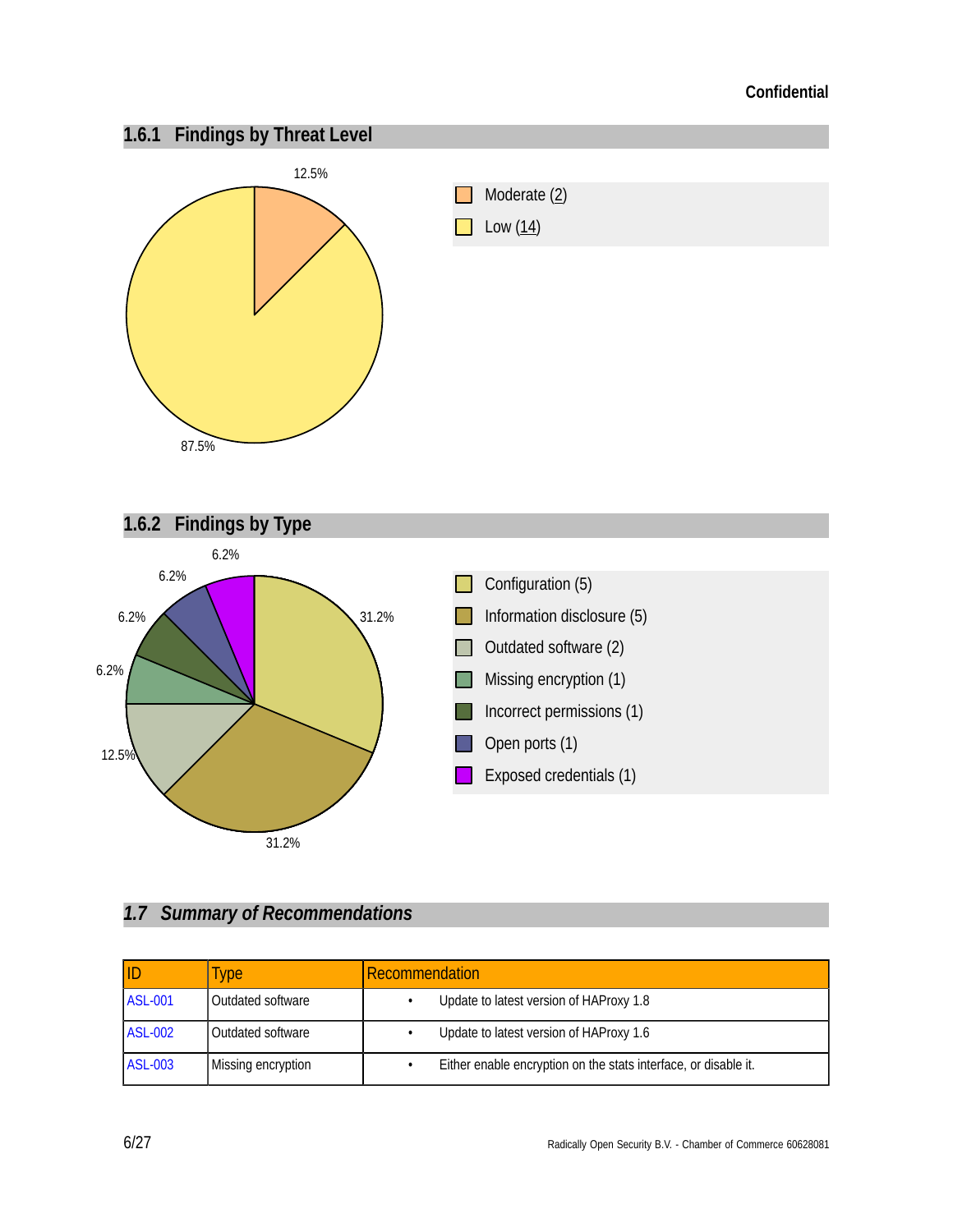| <b>ASL-004</b> | Configuration              | Leave some breathing room in the connection count limits to ensure that<br>$\bullet$<br>the stats service is always available. |
|----------------|----------------------------|--------------------------------------------------------------------------------------------------------------------------------|
| <b>ASL-005</b> | Configuration              | Reduce connection count limits to realistic expected values.<br>٠                                                              |
| <b>ASL-006</b> | Configuration              | Set sysctl values high enough accommodate the values HAProxy is<br>asking for.                                                 |
| <b>ASL-007</b> | Incorrect permissions      | Set permissions and ownership as recommended.                                                                                  |
| <b>ASL-008</b> | Configuration              | Configure the stats service with minimum necessary permissions.<br>$\bullet$                                                   |
| <b>ASL-009</b> | Open ports                 | Remove unneeded rules<br>$\bullet$                                                                                             |
|                |                            | Close unused ports                                                                                                             |
| <b>ASL-010</b> | Information disclosure     | Disable the iooperation option.<br>$\bullet$                                                                                   |
| <b>ASL-011</b> | <b>Exposed credentials</b> | Remove the password file entry<br>$\bullet$                                                                                    |
| <b>ASL-012</b> | Information disclosure     | Disable caching<br>$\bullet$                                                                                                   |
| <b>ASL-013</b> | Configuration              | Install the unat tended-upgrades package and configure it to<br>٠<br>install security patches automatically.                   |
| <b>ASL-014</b> | Information disclosure     | Confirm whether client IPs are being logged.<br>٠                                                                              |
| <b>ASL-015</b> | Information disclosure     | Disable logging of client IP addresses.<br>$\bullet$                                                                           |
| <b>ASL-016</b> | Information disclosure     | Disable logging of client IP addresses in the HAProxy log.<br>$\bullet$<br>Configure frequent clearing/rotation of error logs. |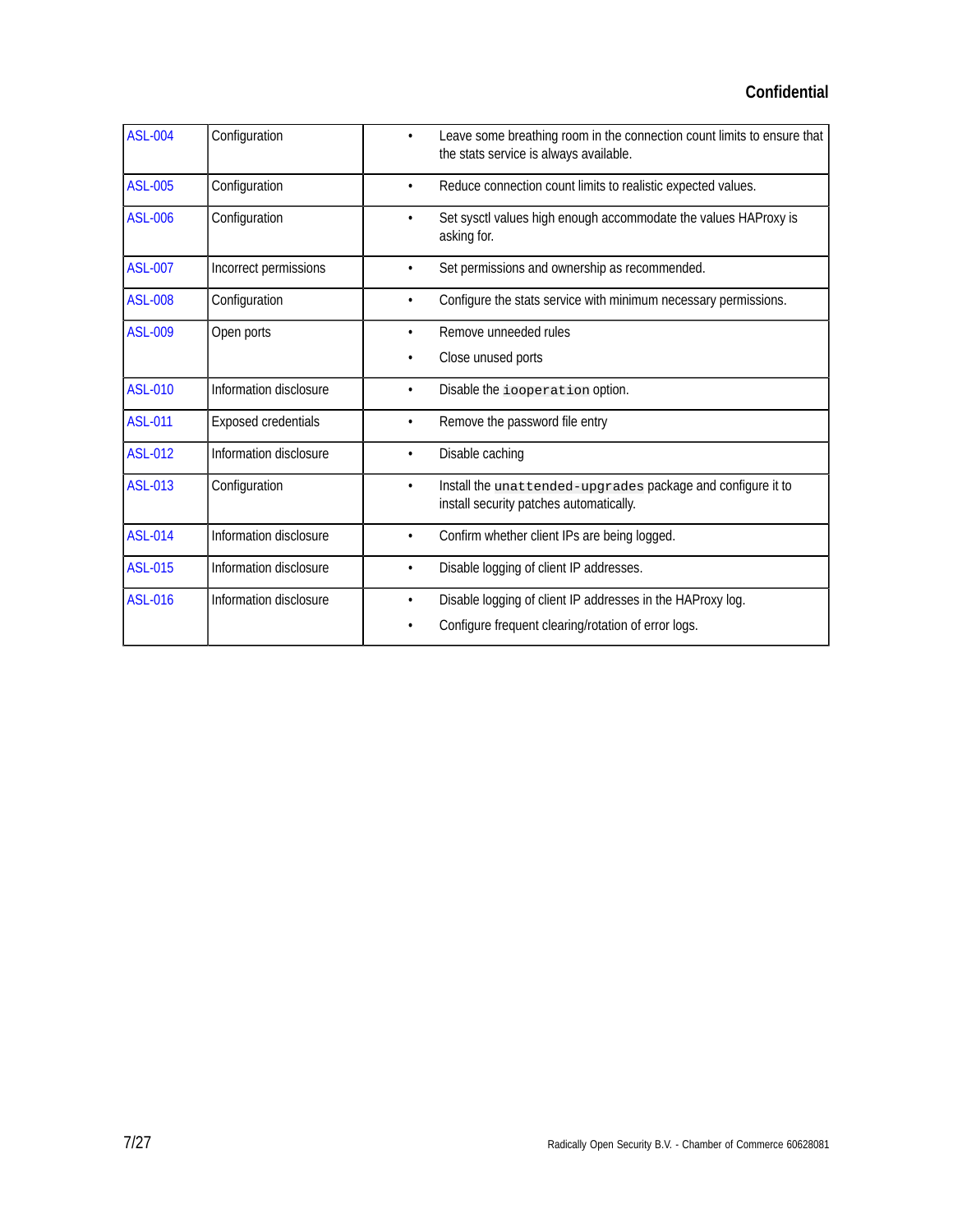# **2 Methodology**

## *2.1 Planning*

Our general approach during this penetration test was as follows:

## 1. **Reconnaissance**

We attempted to gather as much information as possible about the target. Reconnaissance can take two forms: active and passive. A passive attack is always the best starting point as this would normally defeat intrusion detection systems and other forms of protection, etc., afforded to the network. This would usually involve trying to discover publicly available information by utilizing a web browser and visiting newsgroups etc. An active form would be more intrusive and may show up in audit logs and may take the form of a social engineering type of attack.

## 2. **Enumeration**

We used varied operating system fingerprinting tools to determine what hosts are alive on the network and more importantly what services and operating systems they are running. Research into these services would be carried out to tailor the test to the discovered services.

## 3. **Scanning**

Through the use of vulnerability scanners, all discovered hosts would be tested for vulnerabilities. The result would be analyzed to determine if there are any vulnerabilities that could be exploited to gain access to a target host on a network.

## 4. **Obtaining Access**

Through the use of published exploits or weaknesses found in applications, operating system and services access would then be attempted. This may be done surreptitiously or by more brute force methods.

## *2.2 Risk Classification*

Throughout the document, vulnerabilities or risks are labeled and categorized as:

• **Extreme**

Extreme risk of security controls being compromised with the possibility of catastrophic financial/ reputational losses occurring as a result.

• **High**

High risk of security controls being compromised with the potential for significant financial/ reputational losses occurring as a result.

• **Elevated**

Elevated risk of security controls being compromised with the potential for material financial/ reputational losses occurring as a result.

• **Moderate**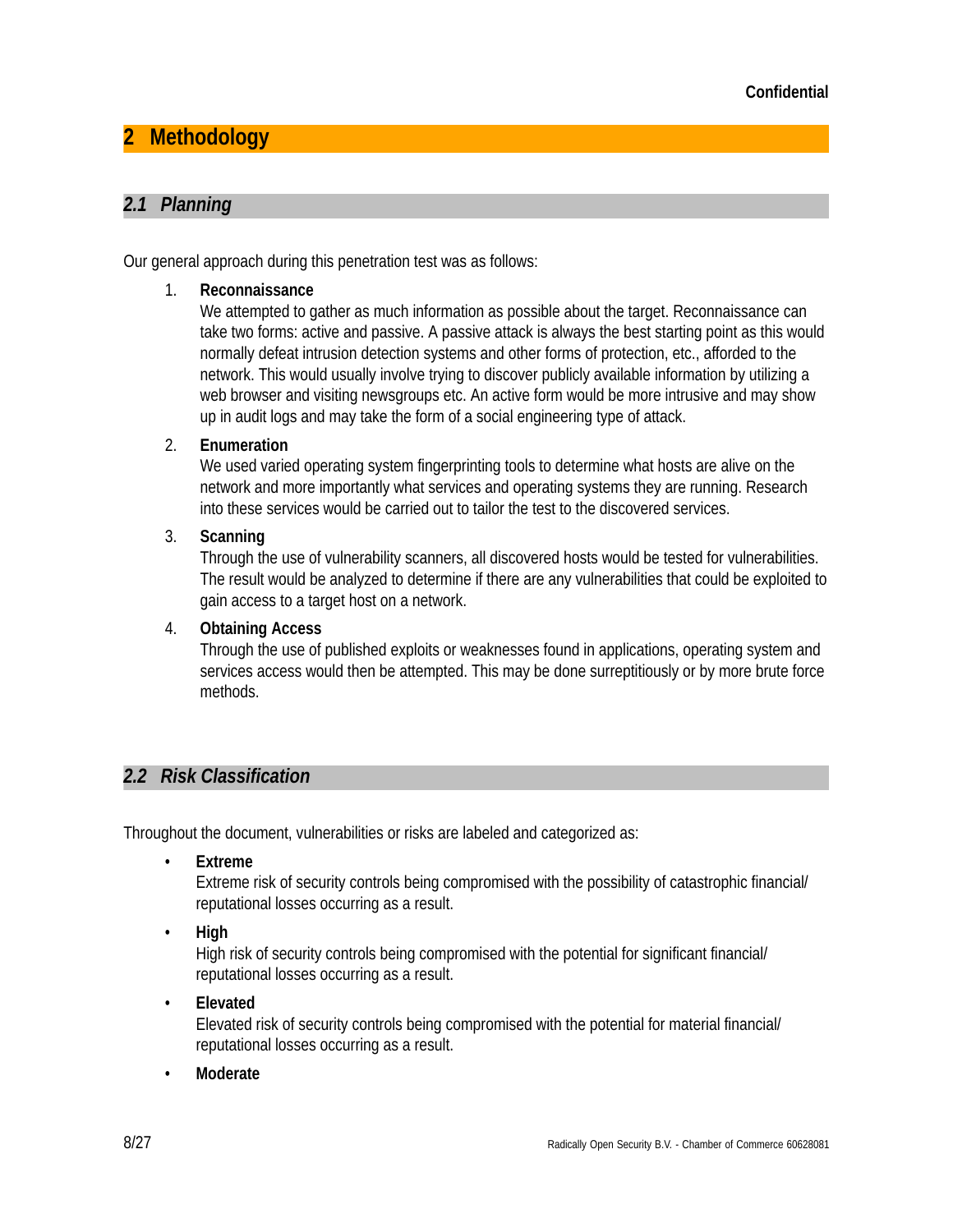Moderate risk of security controls being compromised with the potential for limited financial/ reputational losses occurring as a result.

• **Low** Low risk of security controls being compromised with measurable negative impacts as a result.

Please note that this risk rating system was taken from the Penetration Testing Execution Standard (PTES). For more information, see: http://www.pentest-standard.org/index.php/Reporting.

# **3 Reconnaissance and Fingerprinting**

Through automated scans we were able to gain the following information about the software and infrastructure. Detailed scan output can be found in the sections below.

## *3.1 Automated Scans*

As part of our active reconnaissance we used the following automated scans:

• nmap – http://nmap.org

# **4 Pentest Technical Summary**

## *4.1 Findings*

We identified the following issues, most of which were fixed more or less immediately by ASL19 during the test.

## **4.1.1 ASL-001 — Older HAProxy major version in use**

**Vulnerability ID:** ASL-001 **Vulnerability type:** Outdated software **Threat level:** Low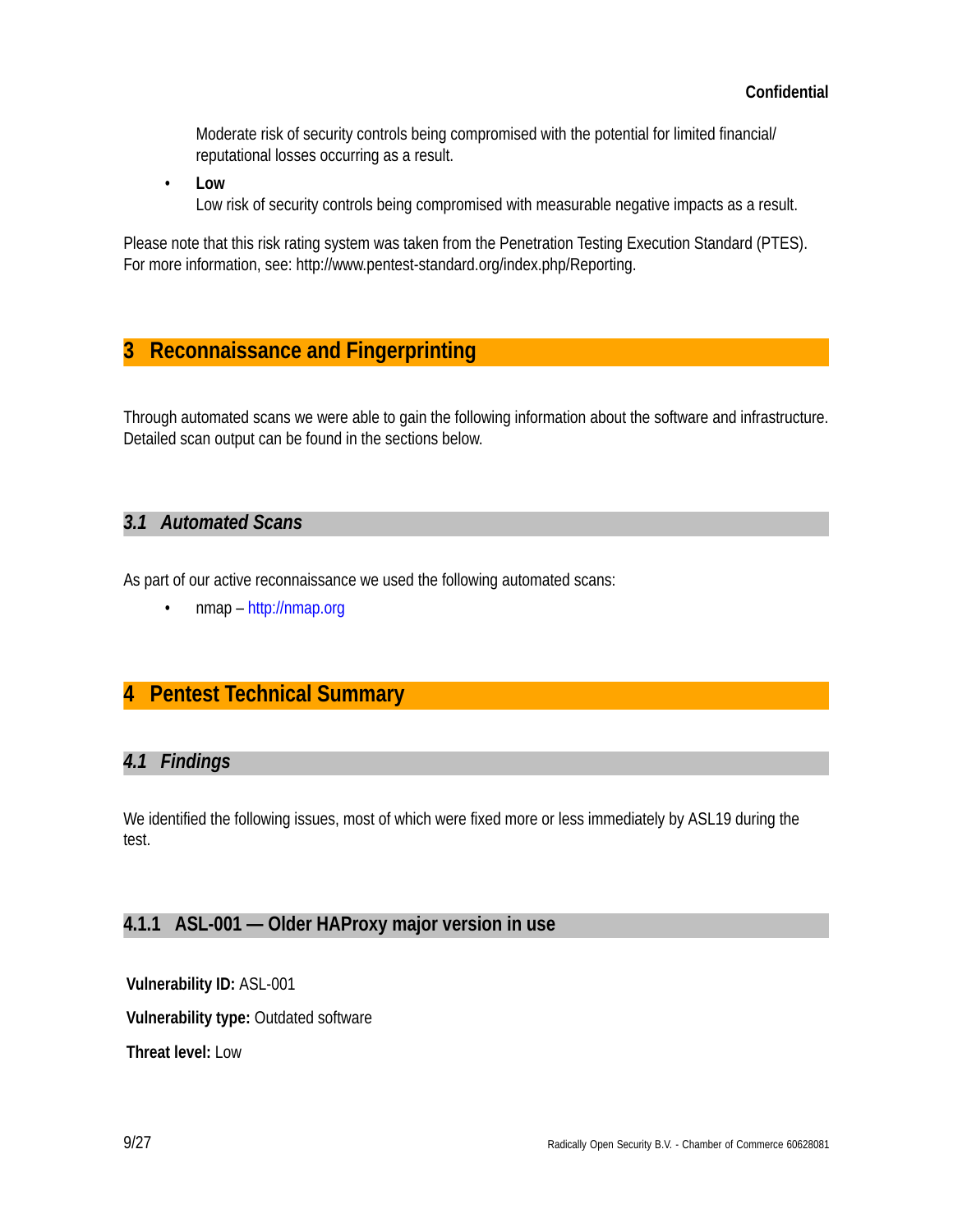## **Description:**

There are three supported major releases of HAProxy; The server is using the oldest of them.

## **Technical description:**

HAProxy maintains several concurrently supported versions: 1.6, 1.7, and 1.8; the server is running 1.6. There are no recorded vulnerabilities in intervening versions, but there are numerous bug fixes and enhancements in later versions.

This finding has been addressed by updating the server to the latest version of HAProxy 1.8.

### **Impact:**

None known

### **Recommendation:**

• Update to latest version of HAProxy 1.8

## **4.1.2 ASL-002 — Outdated Version of Haproxy Installed**

**Vulnerability ID:** ASL-002

**Vulnerability type:** Outdated software

**Threat level:** Low

### **Description:**

The latest release of HAProxy 1.6 is 1.6.14; the server is running 1.6.3, from 2015.

### **Technical description:**

HAProxy maintains several concurrently supported versions; ASL is running 1.6, the oldest of the supported versions, 1.6 (see http://git.haproxy.org/?p=haproxy-1.6.git). There are no recorded vulnerabilities in intervening versions, but there are numerous bug fixes.

This finding has been addressed by fixing ASL-001 (page 9).

### **Impact:**

None known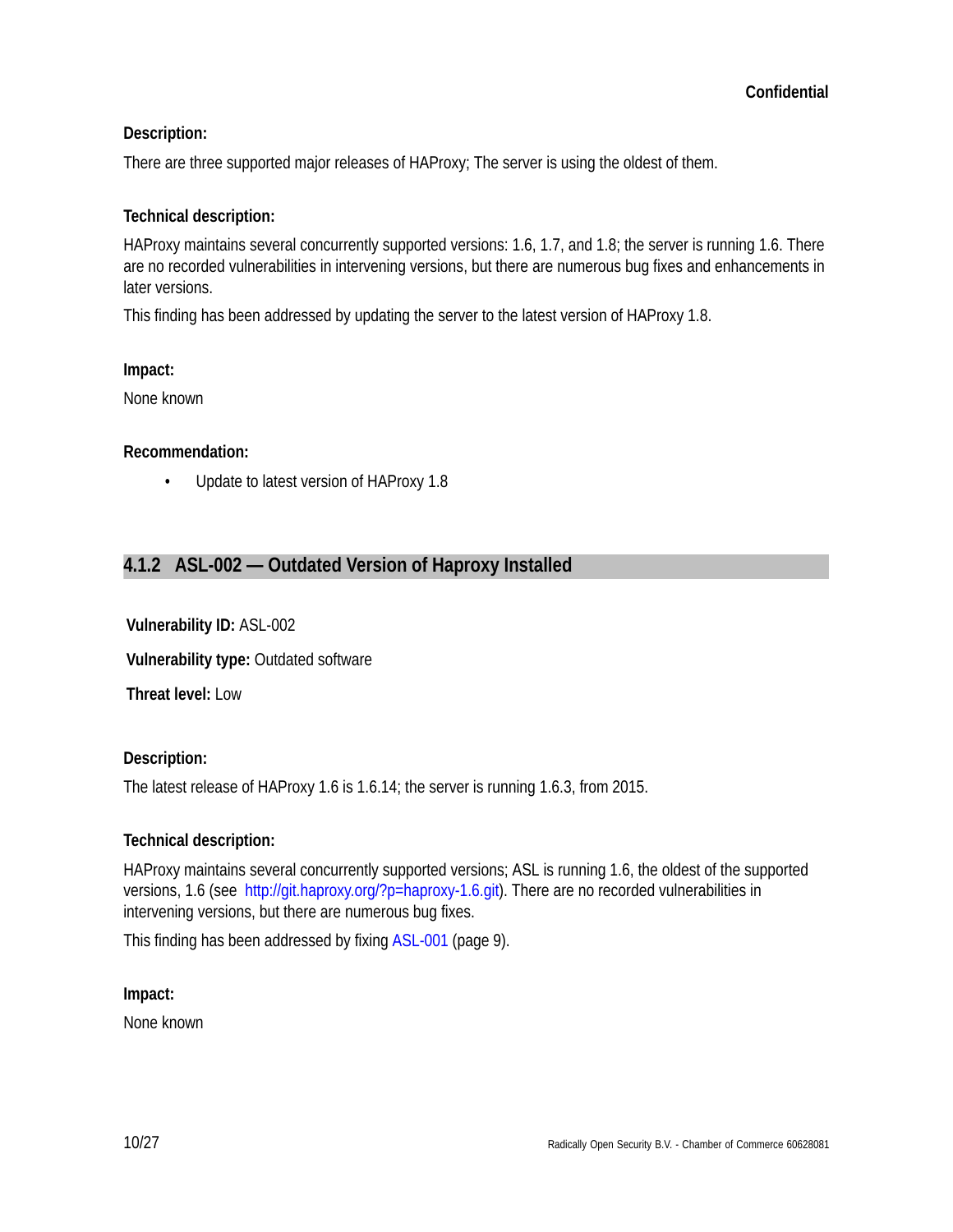## **Recommendation:**

• Update to latest version of HAProxy 1.6

## **4.1.3 ASL-003 — HAProxy Stats Interface Does Not Use Encryption**

**Vulnerability ID:** ASL-003

**Vulnerability type:** Missing encryption

**Threat level:** Moderate

#### **Description:**

HAProxy has an HTTP statistics UI; This interface is not configured to use TLS encryption.

#### **Technical description:**

The stats interface is configured to be available at http://159.65.201.126:9999/stats. This interface is not configured to use TLS encryption and thus may leak information, or expose remote admin functions to anyone sniffing traffic on that port.

That said, the login details configured in the config file don't work for me, so it may be broken. Nonetheless, it should not be available over HTTP anyway.

This has been addressed by disabling the stats interface altogether.

### **Impact:**

The stats traffic is exposed, which may allow attackers to submit requests and intercept data that may expose information useful for further attacks.

### **Recommendation:**

• Either enable encryption on the stats interface, or disable it.

## **4.1.4 ASL-004 — It's Possible for the Stats Service to Be Starved of Connections**

**Vulnerability ID:** ASL-004

**Vulnerability type:** Configuration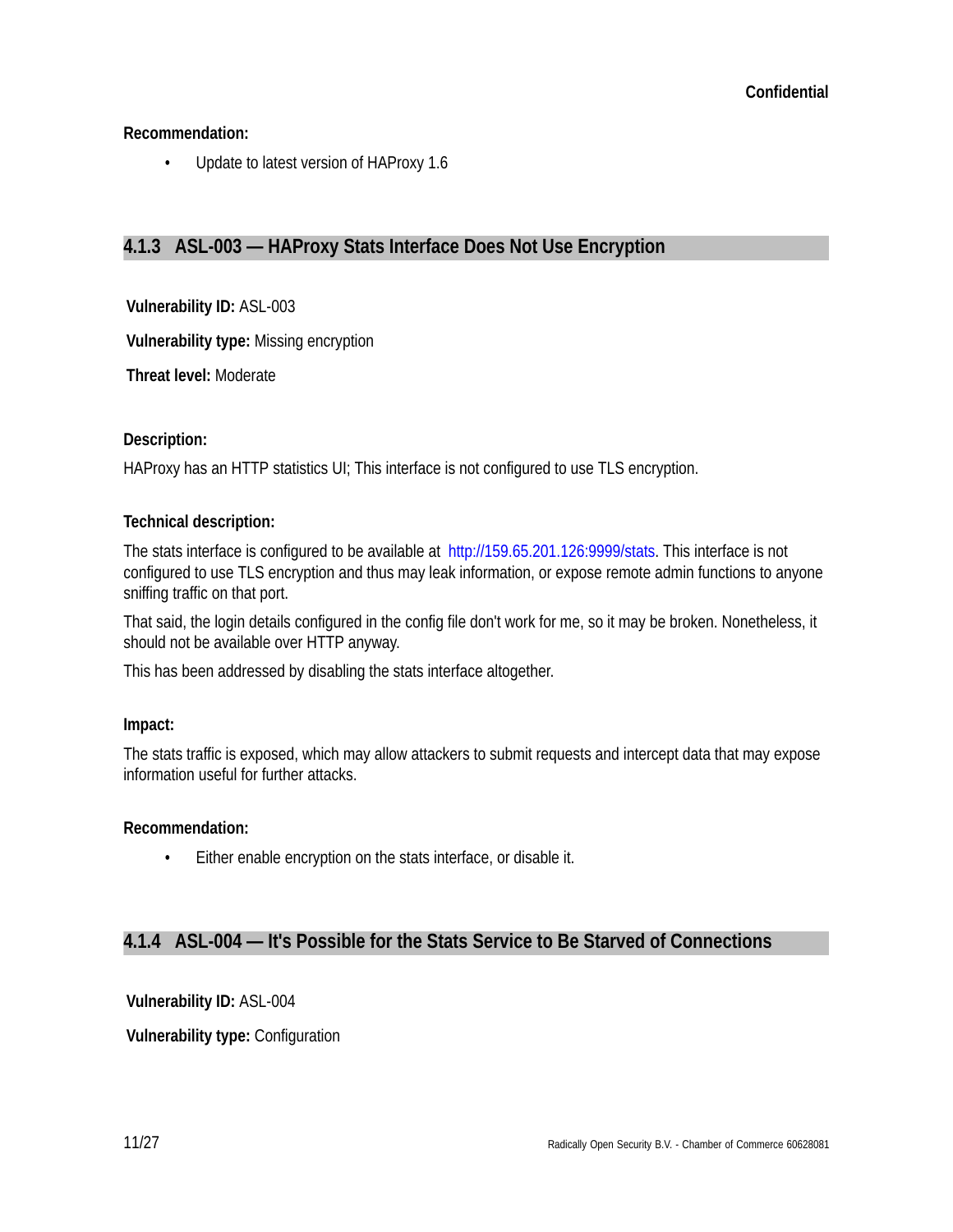## **Threat level:** Low

## **Description:**

Connection count limits do not allow for the connections needed by the stats service.

## **Technical description:**

HAProxy's global maxconn is set to 2000000, and so is the squid-proxy listener. Because these are the same, it's possible (though only in an academic sense!) for the stats listener to be starved of connections. The squidproxy maxconn value should be decreased slightly, or the global maxconn should be increased slightly (the stats service is not expected to serve large amounts) so that there is space in the connection counts for both listeners.

The connection counts have been reduced, and the stats service is no longer running, so this finding has been resolved.

### **Impact:**

Under heavy load, the HAProxy stats service may become unavailable.

### **Recommendation:**

• Leave some breathing room in the connection count limits to ensure that the stats service is always available.

## **4.1.5 ASL-005 — Use Realistic Maxconn Values**

**Vulnerability ID:** ASL-005

**Vulnerability type:** Configuration

**Threat level:** Low

### **Description:**

Connection count limits are set to unrealistically high values.

### **Technical description:**

It's reasonable for the HAProxy maxconn values (both global and per listener) to be (much) larger than the maxconn for the back-end server, as it is very efficient at queuing connections. Maxconn for each back-end should be set to a realistic value for the traffic it's likely to be able to cope with.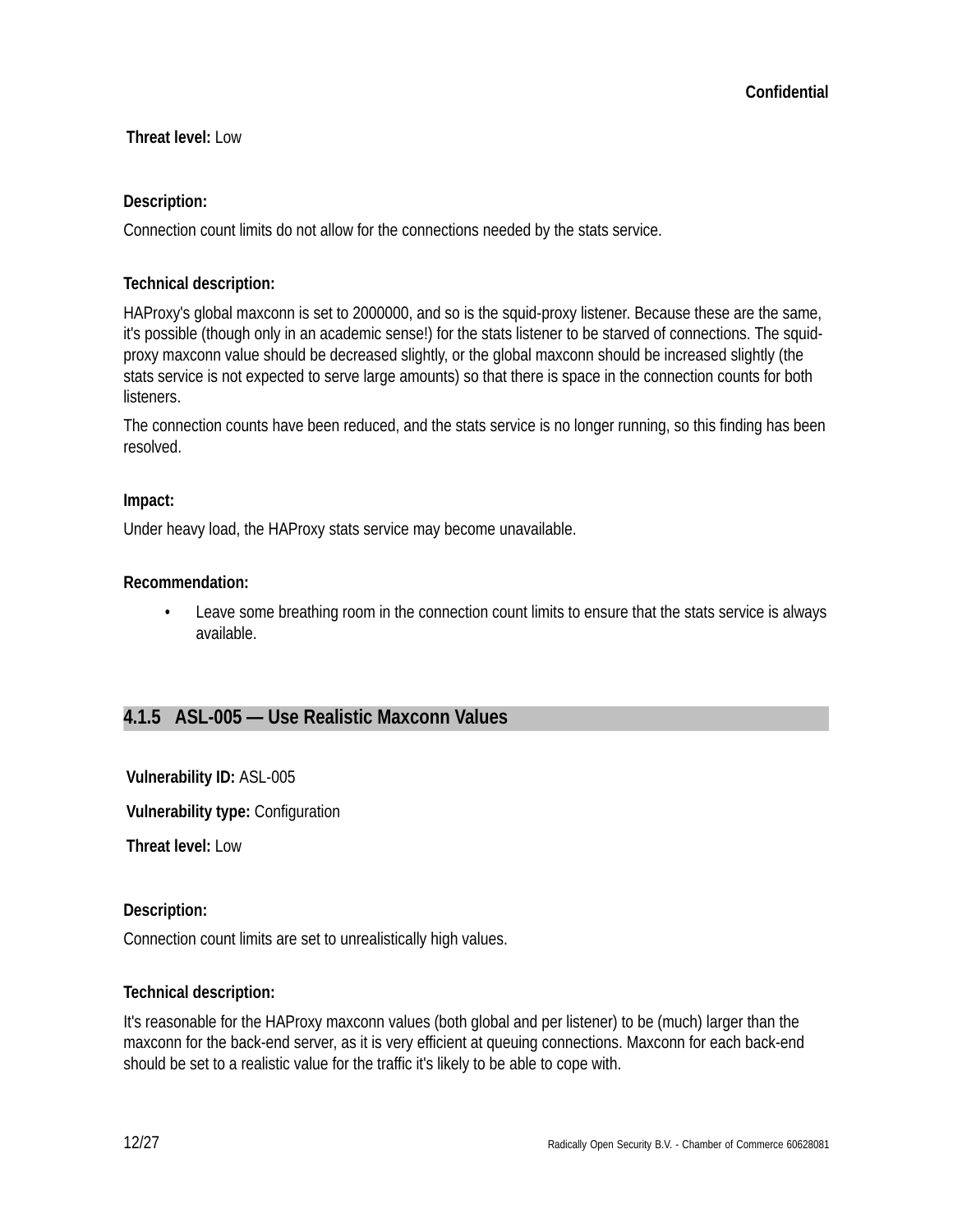The maxconn of 2000000 (used for both global and squid-server) is a lot of simultaneous connections to support, and is most likely unrealistic for the intended use; reduce it to a more reasonable figure. If a 1-way connection consumes 4k of memory, 2000000 2-way connections will require 16G - four times what's on this test server.

This is slightly academic - If the load balancer is serving traffic volume well below its capabilities, these limits will never come into play and so it doesn't matter if they are set too high - but should load ever increase to a point where back-ends are having trouble, the values become critical, so it's best to use realistic estimates rather than just setting them very high.

Confirmed that the connection limits have been lowered to more realistic levels.

## **Impact:**

If traffic increases enormously, connection count limits that are set too high will cause the server to run out of resources (effectively a DoS) instead of degrading gracefully.

## **Recommendation:**

• Reduce connection count limits to realistic expected values.

## **4.1.6 ASL-006 — Amend Sysctl Values to Support Limits Set in HAProxy Config**

**Vulnerability ID:** ASL-006 **Vulnerability type:** Configuration

**Threat level:** Low

## **Description:**

The high connection count limits set in HAProxy will not be obtainable if the overall system's limits are not set to similarly high values.

## **Technical description:**

HAProxy has some very high connection count limits set, however, they are subject to whatever resources and limits are made available by the kernel, which is controlled from sysctl. For example, net.core.somaxconn is at its default value of 128, means that the attainable connection count is well below what HAProxy is configured for. Tuning sysctl parameters is a very complex area, but there are numerous articles that may help, for example https://klaver.it/linux/sysctl.conf and https://stackoverflow.com/ questions/410616/increasing-the-maximum-number-of-tcp-ip-connections-in-linux.

Aside from the HAProxy limits sounding too high (ASL-005 (page 12)), max\_syn\_backlog should be set to about twice somaxconn, which should also be the same as netdev\_max\_backlog, but overall,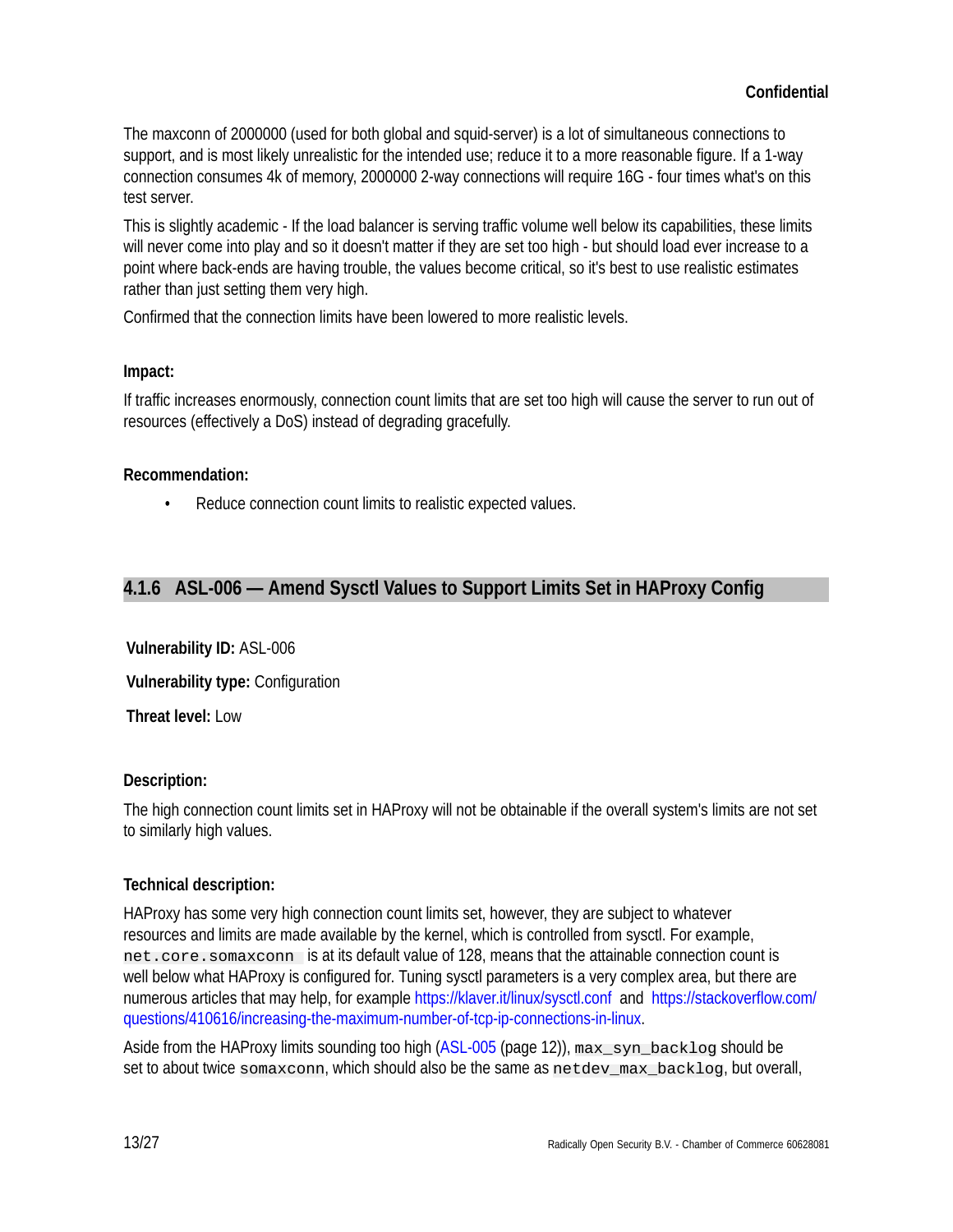they need to match the connection limits HAProxy asks for. There's another nice discussion here: http:// engineering.chartbeat.com/2014/01/02/part-1-lessons-learned-tuning-tcp-and-nginx-in-ec2/ .

I can't give accurate suggestions as it depends on the traffic you're expecting, and getting it right will involve longer term monitoring of what's actually happening.

Confirmed that sysctl values have been set appropriately.

## **Impact:**

HAProxy connection count limits will never be reached if the kernel settings are smaller, resulting in connections timing out under high load.

## **Recommendation:**

• Set sysctl values high enough accommodate the values HAProxy is asking for.

## **4.1.7 ASL-007 — Chroot Permissions Not Set as Recommended**

## **Vulnerability ID:** ASL-007

**Vulnerability type:** Incorrect permissions

**Threat level:** Low

### **Description:**

Permissions on the chroot that HAProxy runs in are not set up as recommended in HAProxy docs

## **Technical description:**

Permissions on the chroot that haproxy runs in are not set up as recommended in haproxy docs, which say:

A safe configuration will have :

- a chroot statement pointing to an empty location without any access permissions. This can be prepared this way on the UNIX command line : # mkdir /var/empty && chmod 0 /var/empty || echo "Failed" and referenced like this in the HAProxy configuration's global section : chroot /var/empty
- both a uid/user and gid/group statements in the global section : user haproxy group haproxy
- a stats socket whose mode, uid and gid are set to match the user and/or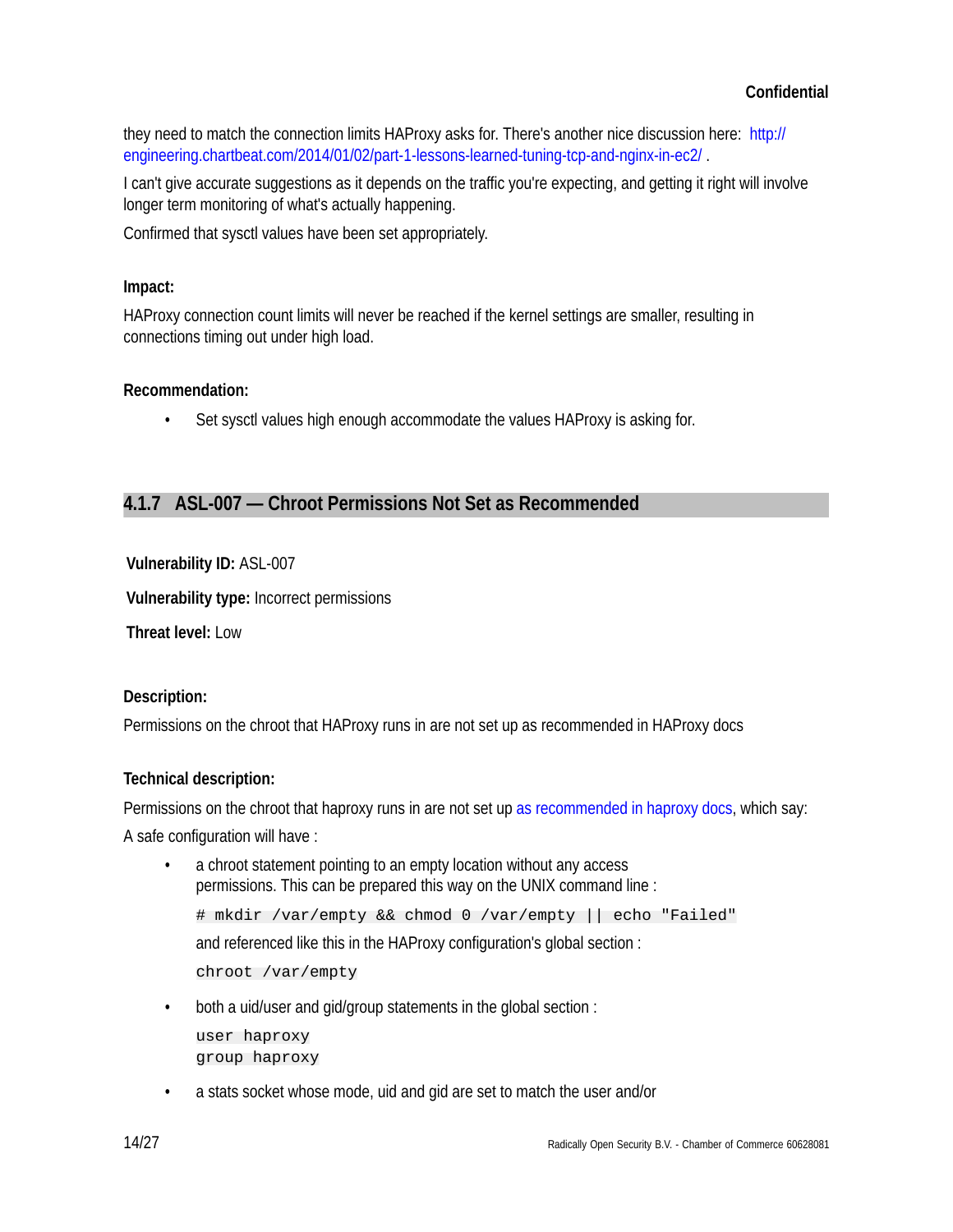group allowed to access the CLI so that nobody may access it :

```
stats socket /var/run/haproxy.stat uid hatop gid hatop mode 600
```
and also:

It is important to ensure that  $\leq j$  ail\_dir> is both and unwritable to anyone.

The current configuration uses a chroot in  $\sqrt{ar/1ib/haprox}$ , and its permissions are set to 0755, which is considerably looser than recommended. I experimented with configuring it as recommended and it still runs as it should.

Confirmed that these changes have been made.

## **Impact:**

There is a distant possibility that incorrect permissions on a chroot folder could allow the chrooted process to escape into the global file system.

## **Recommendation:**

Set permissions and ownership as recommended.

## **4.1.8 ASL-008 — Stats Service Has Unnecessary Privileges**

**Vulnerability ID:** ASL-008

**Vulnerability type:** Configuration

**Threat level:** Low

## **Description:**

The stats service is set to run in 'admin' mode, which is excessive for typical monitoring purposes.

## **Technical description:**

The HAProxy stats socket (not the listener) is configured like this:

stats socket /run/haproxy/admin.sock mode 660 level admin

level admin (see docs) is unnecessary for simply monitoring the status of HAProxy (e.g. from munin). level operator (the default) is probably sufficient, and the lowest user level may be enough.

Ownership of the socket is not set explicitly, so it will inherit the haproxy:haproxy of the daemon itself. If possible, run it as a different unprivileged user with the user/uid and group/gid directives. Permissions are set to 0660, looser than the default 0600 - this should be set appropriately, depending on which user and group need access to it.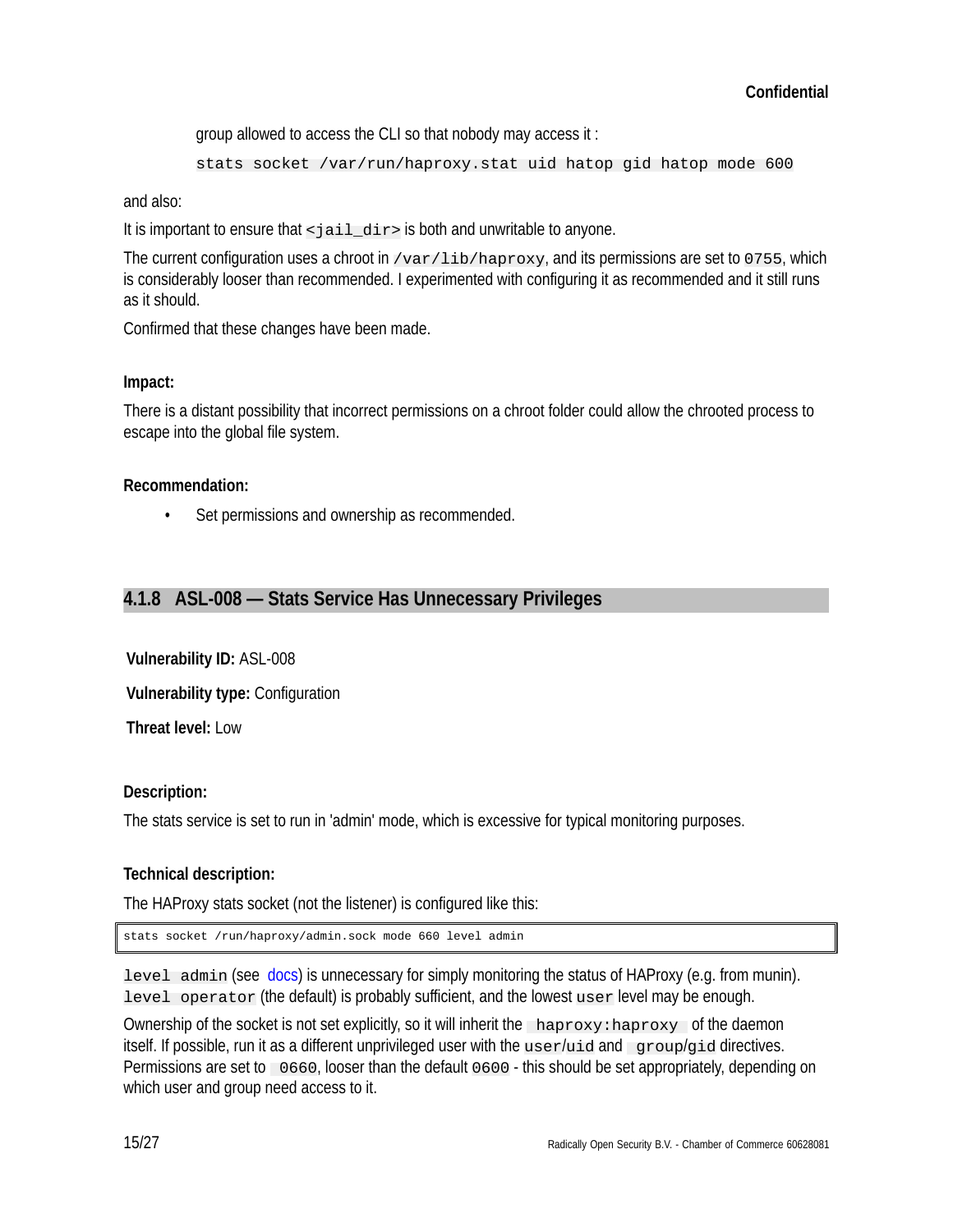Confirmed that this configuration has been hardened, though it is no longer needed since the Stats service has been disabled.

#### **Impact:**

Excessive privileges might allow a process to access or affect data or other processes that it should not be able to.

#### **Recommendation:**

• Configure the stats service with minimum necessary permissions.

## **4.1.9 ASL-009 — Excess Firewall Rules, Too Many Open Ports**

**Vulnerability ID:** ASL-009

**Vulnerability type:** Open ports

**Threat level:** Moderate

#### **Description:**

There are a number of unnecessary firewall rules, and unneeded open ports.

### **Technical description:**

This is somewhat off-topic, but it's worth mentioning.

There are a set of firewall rules that look like something out of a WAF, and labelled "RH-Firewall-1", which is a rule set from RedHat linux, which this server is not running (though they will still work). They are mostly rules that check for the presence of certain strings in the traffic - however, they would only apply if we were handling unencrypted traffic, which is not the case.

```
# iptables -S
-P INPUT DROP
-P FORWARD DROP
-P OUTPUT ACCEPT
-N f2b-ssh
-N f2b-sshd
-A INPUT -p tcp -m multiport --dports 22 -j f2b-ssh
-A INPUT -p tcp -m multiport --dports 22 -j f2b-sshd
-A INPUT -m set --match-set blacklist src -j DROP
-A INPUT -i lo -j ACCEPT
-A INPUT -m conntrack --ctstate RELATED,ESTABLISHED -j ACCEPT
-A INPUT -p tcp -m tcp --dport 22 -j ACCEPT
-A INPUT -p tcp -m tcp --dport 13133 -j ACCEPT
-A INPUT -p tcp -m tcp --dport 443 -j ACCEPT
-A INPUT -s 188.166.12.61/32 -p tcp -m tcp --dport 59490 -j ACCEPT
-A INPUT -p tcp -m tcp --dport 9999 -j ACCEPT
-A INPUT -p icmp -j ACCEPT
-A INPUT -m limit --limit 3/min -j LOG --log-prefix "iptables_INPUT_denied: "
```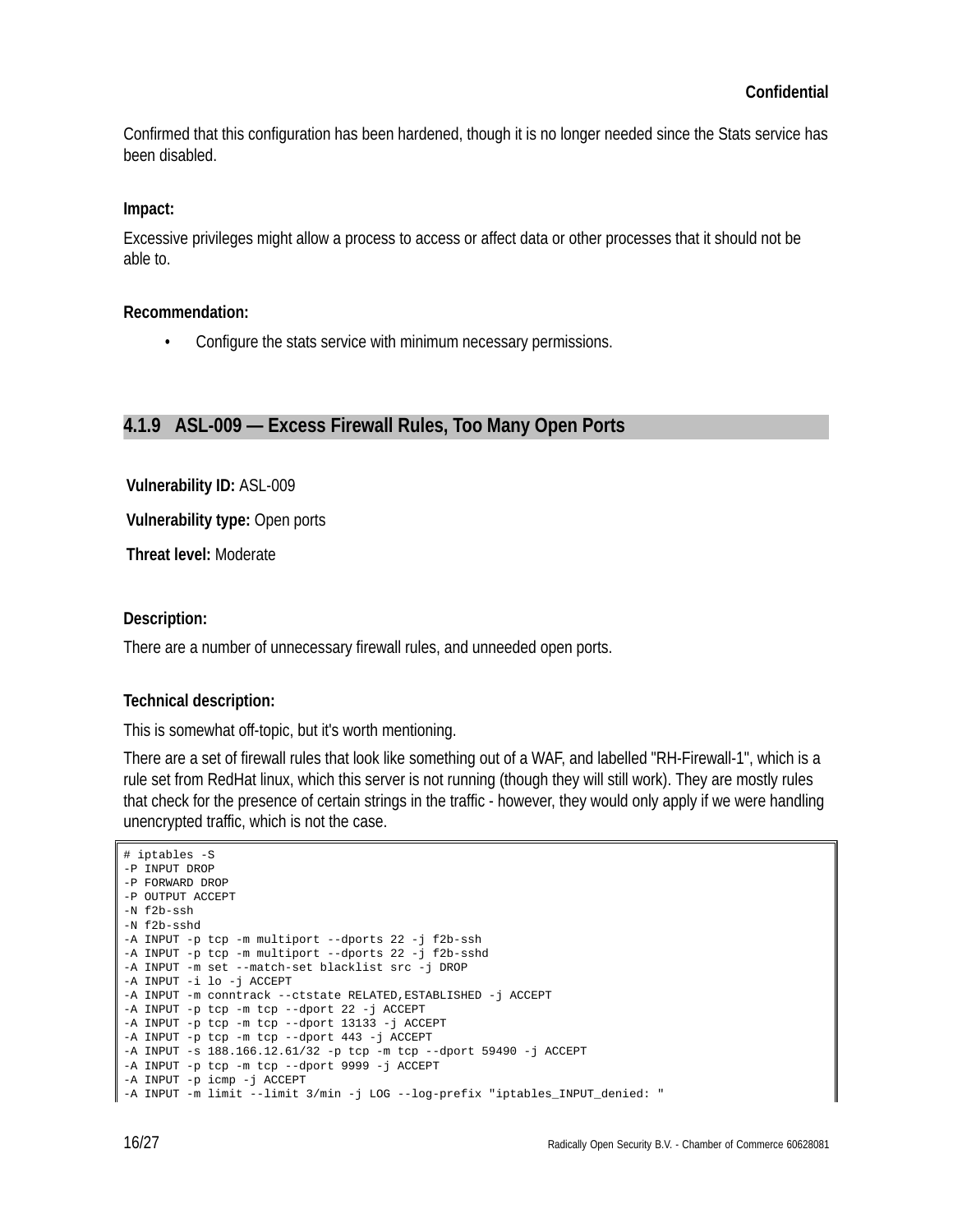## **Confidential**

```
-A INPUT -j REJECT --reject-with icmp-port-unreachable
-A FORWARD -m limit --limit 3/min -j LOG --log-prefix "iptables_FORWARD_denied: "
-A OUTPUT -p tcp -m tcp --dport 22 -j ACCEPT
-A OUTPUT -p tcp -m tcp --dport 53 -j ACCEPT
-A OUTPUT -p udp -m udp --dport 53 -j ACCEPT
-A OUTPUT -p tcp -m tcp --sport 13133 -j ACCEPT
-A OUTPUT -m limit --limit 3/min -j LOG --log-prefix "iptables_OUTPUT_denied: "
```
The firewall also allows traffic on ports 25 and 587 - but the server is not running an inbound mail server, and also allows port 53 TCP and UDP access for DNS queries, which doesn't seem appropriate either. It also allows ports 80 and 443, though the server does not provide http or https services. There is some other traffic allowed globally on UDP ports 33434:33523 - I don't know what that might be for - keepalived?

I suspect most of these rules should be removed; they will probably be spotted during the pentest anyway. Since it's running only a proxy service, the only open ports I can see being appropriate are 22 (ssh), 13133 (the proxy) and 9999 (haproxy stats).

Ports 443 (https) and 9999 (haproxy stats, disabled in #3) are still open. I don't know what that special case for port 59490 is for.

iptable's config file was cleaned and replaced.

Extra SSH rules are applied via Cloud provider's FW feature.

Confirmed that the firewall rule set has been cleaned up, and only necessary ports are open.

#### **Impact:**

Unnecessary open ports increase attack surface, and may give an attacker more opportunities for compromise.

#### **Recommendation:**

- Remove unneeded rules
- Close unused ports

## **4.1.10 ASL-010 — Dante - Destination Address Logging**

**Vulnerability ID:** ASL-010

**Vulnerability type:** Information disclosure

**Threat level:** Low

### **Description:**

The Dante server is configured to log iooperation. When this setting is enabled both source and destination addresses are written to the log, which could violate the users privacy.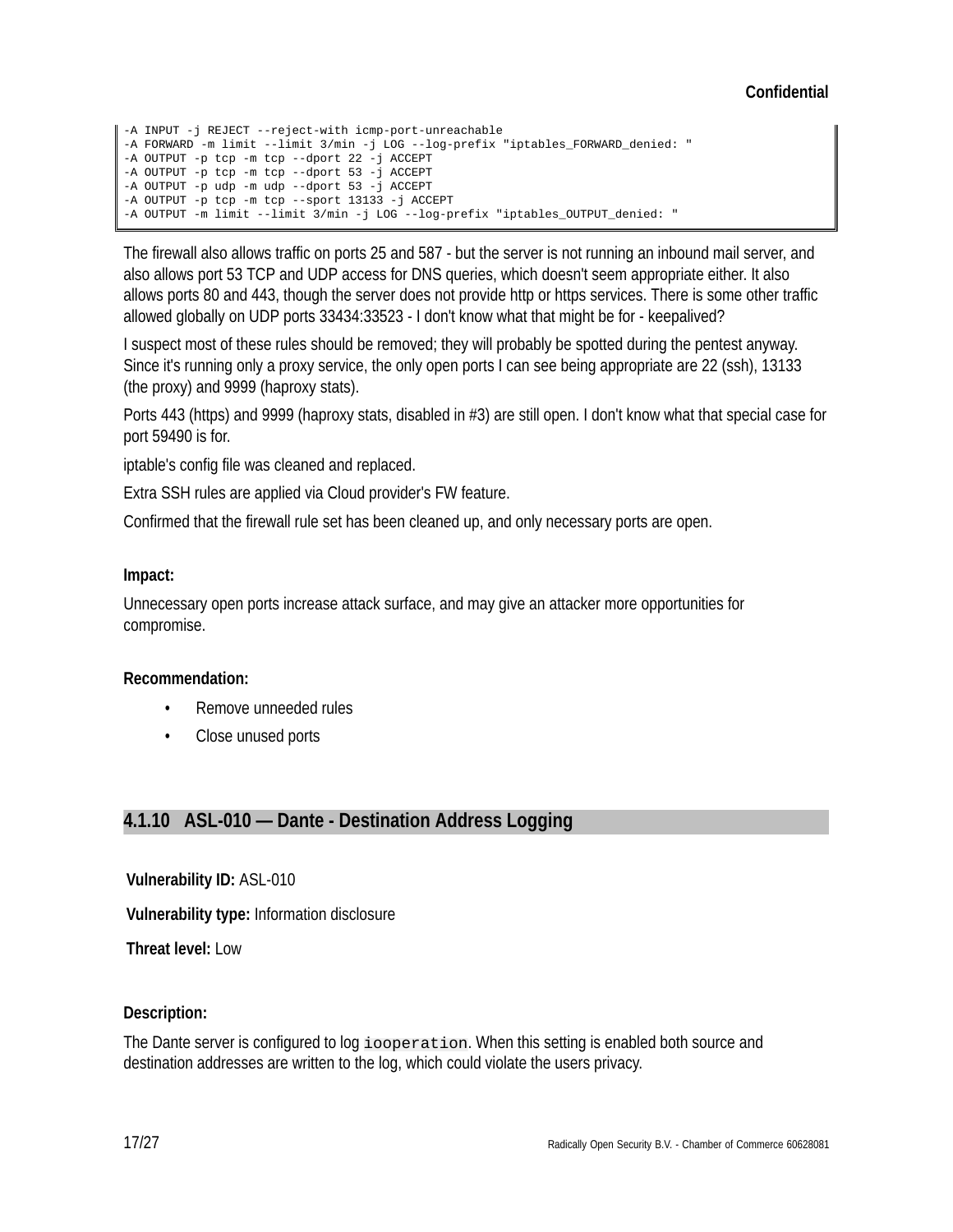### **Technical description:**

Dante does not provide a configuration option to log only source addresses (which have no effect on the users privacy, as described in #17), so disabling this setting entirely is recommended.

An excerpt from the Dante source code dante/lib/log.c:

```
case OPERATION_IO:
if (rule->log.data || rule->log.iooperation) {
   if (rule->log.data && datalen != 0) {
      /* ... Disabled in the configuration provided by ASL19 */
   }
   else {
      DO_BUILD(srcdst_str, dologdstinfo);
      snprintf(buf, buflen,
                "-: %s (%lu)", srcdst_str, (unsigned long)datalen);
  }
}
...
#define DO_BUILD(srcdst_str, dst_too)
do {<br> \lambda^*... Only source address related */
    if (dst_too) {
       char dststr[MAX_IOLOGADDR];
       build_addrstr_dst(dst != NULL && dst->local_isset ?
                             &dst->local : NULL,
                          todst_proxy != NULL && todst_proxy->local_isset ?
                             &todst_proxy->local : NULL,
                          todst_proxy != NULL && todst_proxy->peer_isset ?
                            &todst_proxy->peer : NULL,
                          dst != NULL && dst->peer_isset ?
                            &dst->peer : NULL,
                          dst != NULL && dst->auth_isset ?
                             &dst->auth : NULL,
                          todst_proxy != NULL && todst_proxy->auth_isset ?
                             &todst_proxy->auth : NULL,
                          GET_HOSTIDV(dst),
                          GET_HOSTIDC(dst),
                          dststr,
                          sizeof(dststr));
       snprintf(srcdst_str, sizeof(srcdst_str), "%s -> %s", srcstr, dststr);
    }
} while (/* CONSTCOND */ 0)
```
In this code snippet we can see that the destination address is included in the log.

Confirmed that this has no privacy impact; all the destination addresses belong to Telegram, not end-users.

### **Impact:**

Excessive logging of user data increases the opportunity for data loss or exposure.

### **Recommendation:**

• Disable the iooperation option.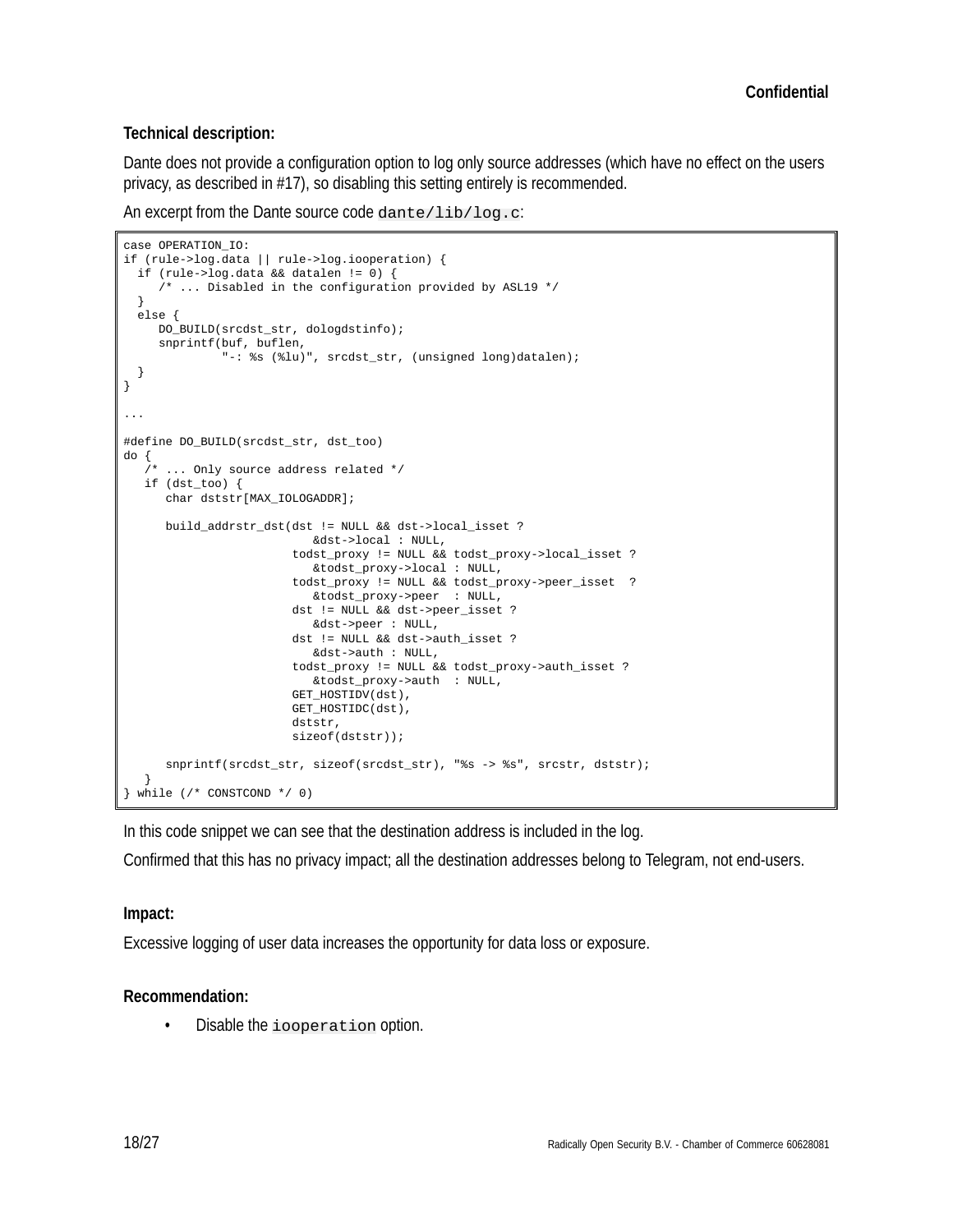## **4.1.11 ASL-011 — Squid - User Password**

## **Vulnerability ID:** ASL-011

**Vulnerability type:** Exposed credentials

**Threat level:** Low

## **Description:**

The file  $/etc/squid/squid.$ user contains an unused encrypted user/password combination for the user paskoocheh.

## **Technical description:**

The file /etc/squid/squid.user contains an encrypted user/password combination for the user paskoocheh.

paskoocheh:\$apr1\$pFaD5saL\$FBDyLlzz7BLzbehGqueFz.

Authentication was commented out in the main configuration file of the Squid service, so credentials are not required to log in to the server.

The password prefix \$apr1\$ defines the hashing schema to use a modified (hashed and iterated) version of MD5, which has been considered broken since 2006, and is relatively easy to reverse.

Confirmed that the squid password file is now empty.

### **Impact:**

Even though it's not in use, attackers could attempt to find the cleartext password for this user that could potentially grant access to other systems.

### **Recommendation:**

• Remove the password file entry

## **4.1.12 ASL-012 — Squid - Caching Enabled**

**Vulnerability ID:** ASL-012

**Vulnerability type:** Information disclosure

**Threat level:** Low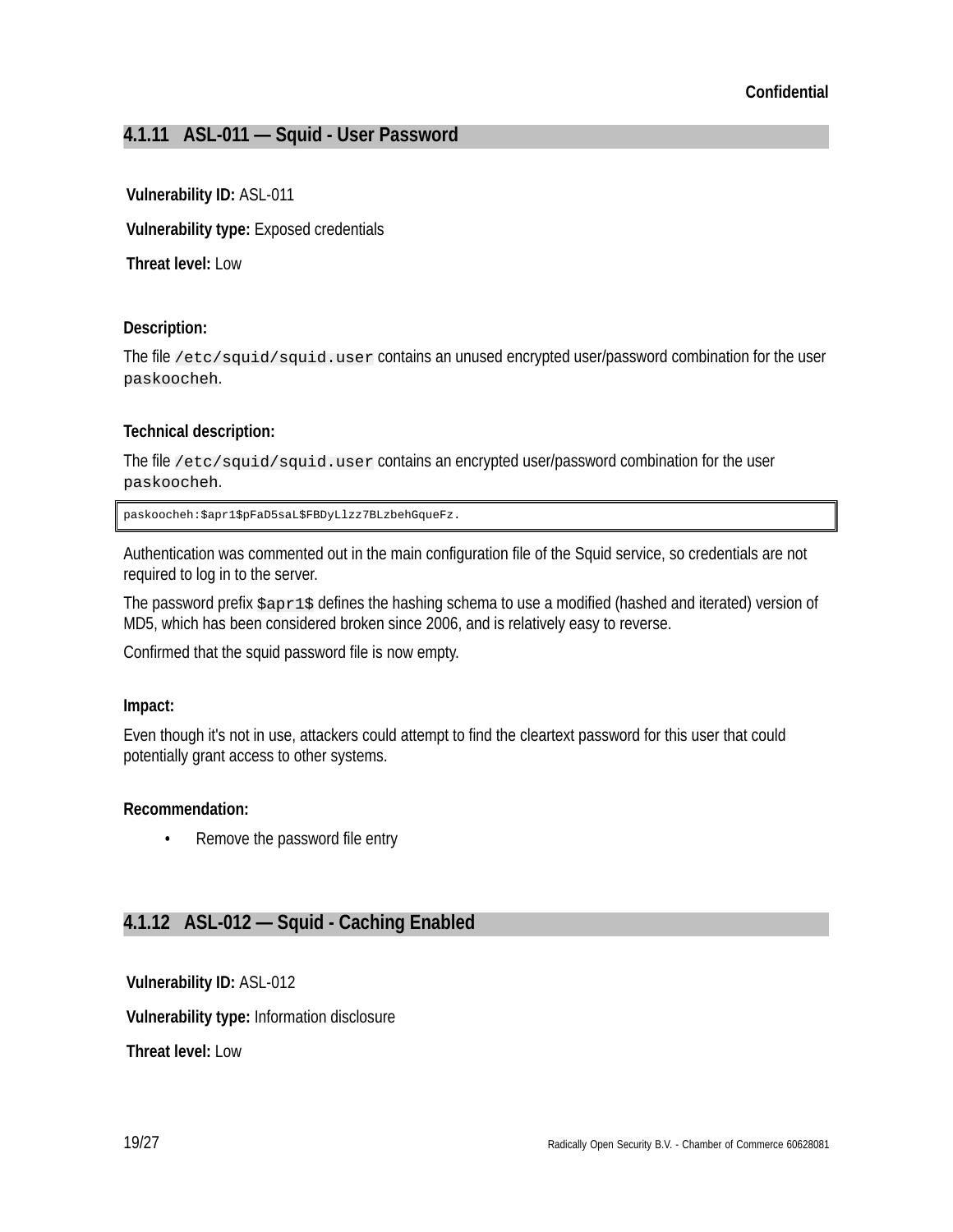## **Description:**

Squid is configured to cache data if possible. Payloads from unencrypted client requests might be persisted to disk that could contain private user information.

## **Technical description:**

Confirmed that the cache has been disabled by uncommenting the following line in squid.conf:

cache deny all

### **Impact:**

Unencrypted personal data might be stored unintentionally in locations that are easier for an attacker to access.

### **Recommendation:**

• Disable caching

## **4.1.13 ASL-013 — Dante - Ubuntu Has No Auto-updates Enabled**

**Vulnerability ID:** ASL-013

**Vulnerability type:** Configuration

**Threat level:** Low

### **Description:**

The Ubuntu server does not install security updates automatically.

### **Technical description:**

Although there is no direct risk connected to this, it can help to get updates rolled out without manual involvement.

https://help.ubuntu.com/lts/serverguide/automatic-updates.html

Confirmed that unattended upgrades have been enabled.

### **Impact:**

The server may remain susceptible to vulnerabilities even after patches are made available.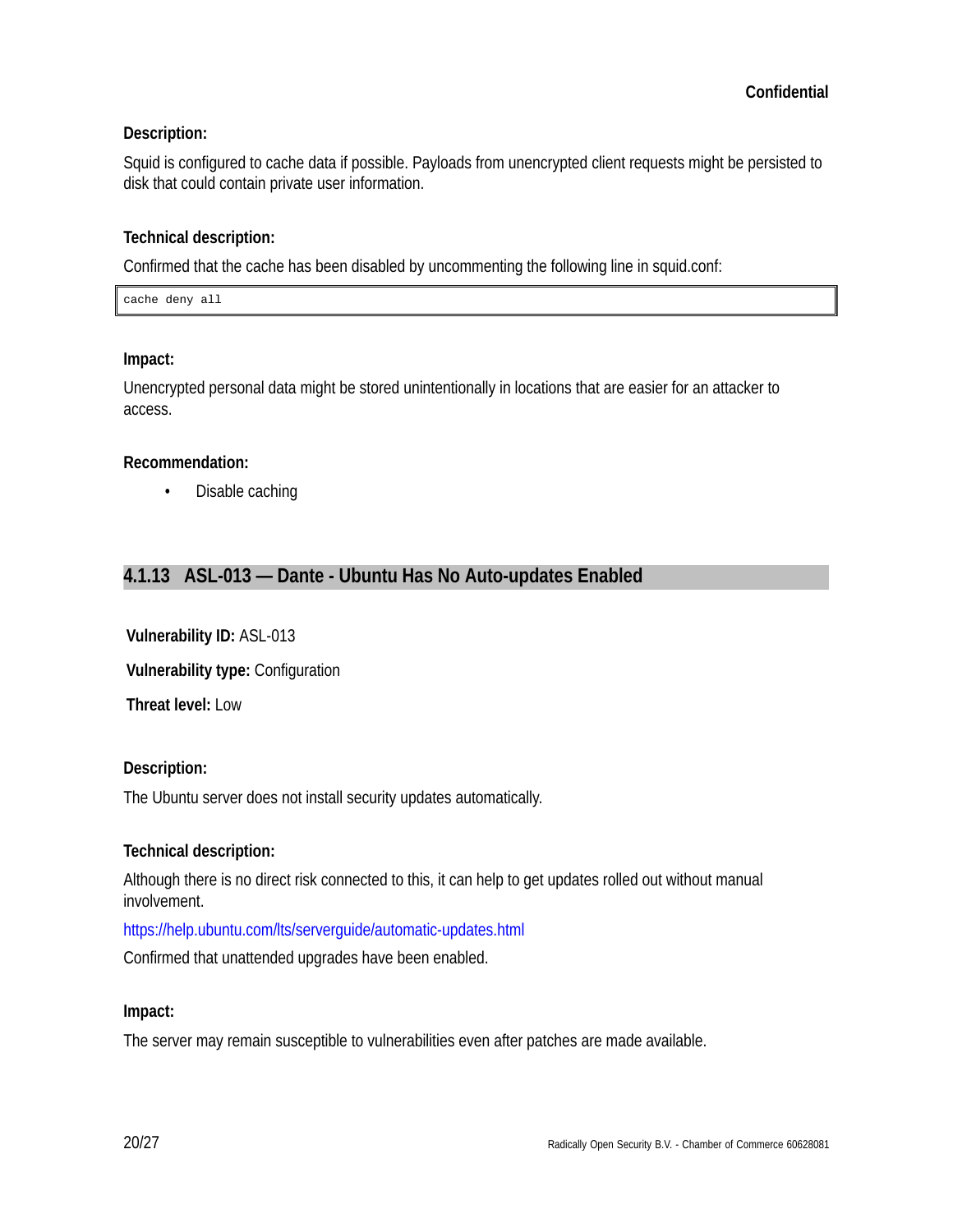## **Recommendation:**

• Install the unat tended-upgrades package and configure it to install security patches automatically.

## **4.1.14 ASL-014 — Dante - IP Logging Enabled**

**Vulnerability ID:** ASL-014

**Vulnerability type:** Information disclosure

**Threat level:** Low

### **Description:**

Connecting client IP addresses appear in the Dante log file /var/log/danted.log.

### **Technical description:**

It was not possible to prevent client IP addresses from being recorded in the server logs, however this may not matter because the Dante server only ever sees load balancer IP addresses, so no further action is required.

### **Impact:**

IP addresses are considered personal data, so logging them should be avoided where possible.

### **Recommendation:**

• Confirm whether client IPs are being logged.

## **4.1.15 ASL-015 — Squid - IP Logging Enabled**

**Vulnerability ID:** ASL-015

**Vulnerability type:** Information disclosure

**Threat level:** Low

### **Description:**

Proxy client IP addresses appear in the Squid server log file /var/log/squid/access.log.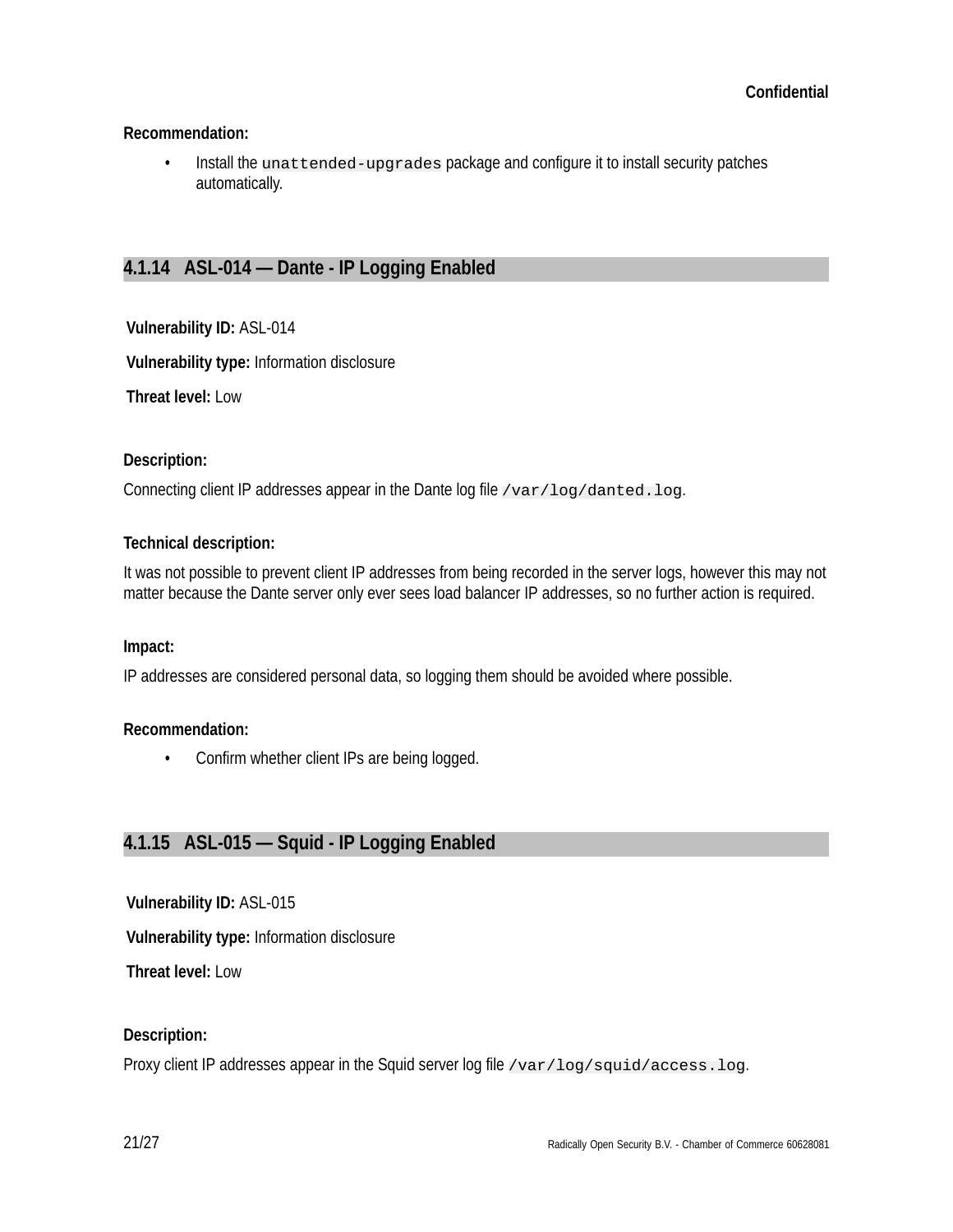#### **Technical description:**

The log format is defined in /etc/squid/squid.conf:

logformat squid %tl %6tr %>a %Ss/%03Hs %<st %rm %ru %un %Sh/%<A %mt

To respect user privacy the line should be changed to:

logformat squid %tl %6tr %Ss/%03Hs %<st %rm %ru %un %Sh/%<A %mt

The Squid configuration documentation describes client privacy related log fields:

Connection related format codes: >a Client source IP address >A Client FQDN >p Client source port >eui Client source EUI (MAC address, EUI-48 or EUI-64 identifier) >la Local IP address the client connected to >lp Local port number the client connected to >qos Client connection TOS/DSCP value set by Squid >nfmark Client connection netfilter mark set by Squid la Local listening IP address the client connection was connected to. lp Local listening port number the client connection was connected to. <a Server IP address of the last server or peer connection <A Server FQDN or peer name <p Server port number of the last server or peer connection <la Local IP address of the last server or peer connection <lp Local port number of the last server or peer connection <qos Server connection TOS/DSCP value set by Squid <nfmark Server connection netfilter mark set by Squid

Confirmed that the log format string has been altered as recommended.

#### **Impact:**

IP addresses are considered personal data, so logging them should be avoided where possible.

#### **Recommendation:**

• Disable logging of client IP addresses.

## **4.1.16 ASL-016 — HAProxy - IP Logging Enabled**

**Vulnerability ID:** ASL-016

**Vulnerability type:** Information disclosure

**Threat level:** Low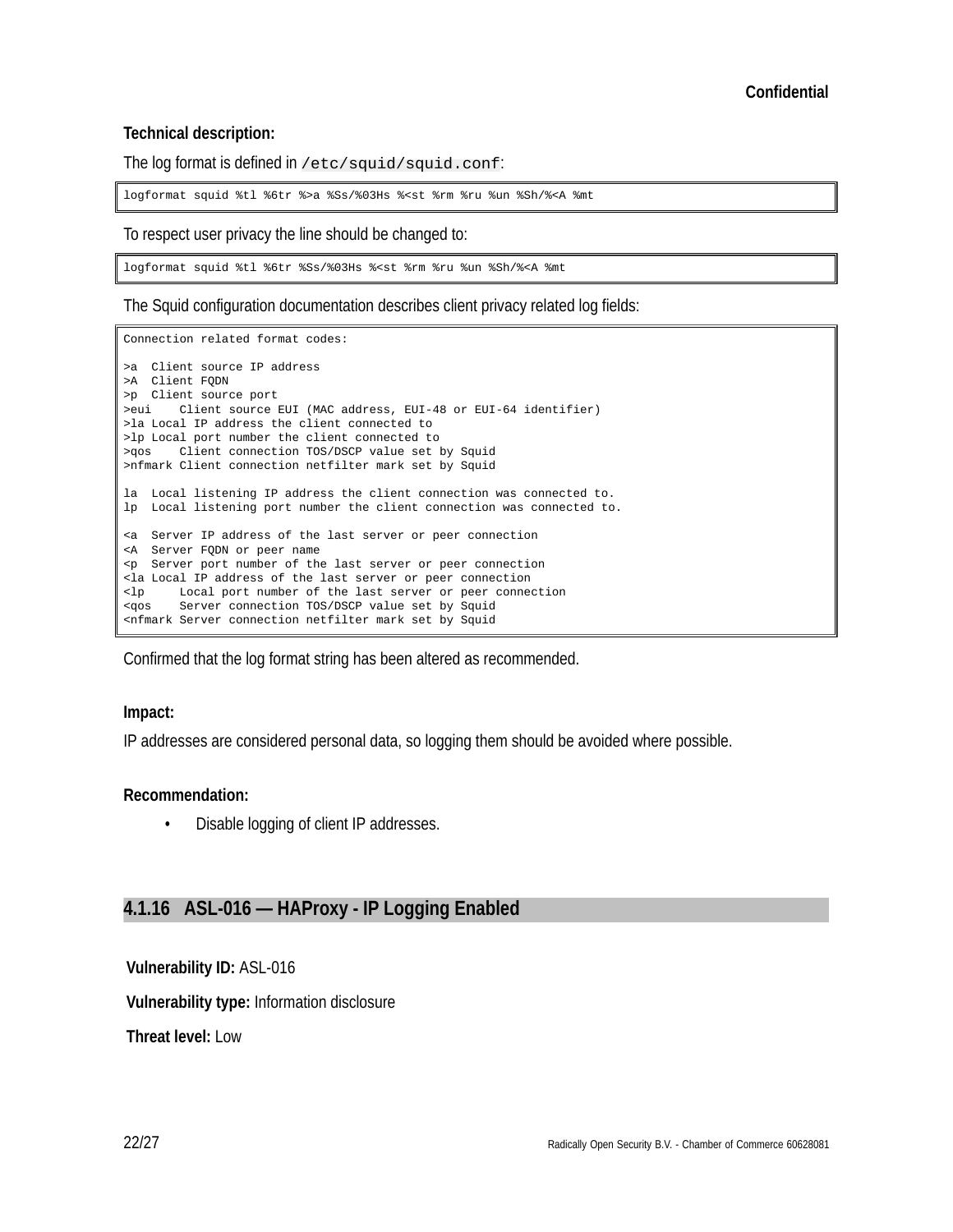## **Description:**

Proxy client IP addresses appear in the HAProxy server log file  $\sqrt{var/log/hapor}$ , log.

## **Technical description:**

HAProxy's default logging format (for TCP proxies) includes the client IP address. The default TCP log format is defined as this:

"%ci:%cp [%t] %ft %b/%s %Tw/%Tc/%Tt %B %ts %ac/%fc/%bc/%sc/%rc %sq/%bq"

The %ci and %cp elements correspond to client ip and port. To remove client IP and port, this should be changed in /etc/haproxy/haproxy.conf to:

log-format "[%t] %ft %b/%s %Tw/%Tc/%Tt %B %ts %ac/%fc/%bc/%sc/%rc %sq/%bq"

The HAProxy configuration documentation (http://cbonte.github.io/haproxy-dconv/1.8/ configuration.html#8.2.4)describes the available log fields.

HAProxy also logs client IP in the error log file, as described in their docs here: http://cbonte.github.io/haproxydconv/1.8/configuration.html#8.2.5. It does not seem possible to alter this format or disable error logging altogether, so the next best approach is to rotate and clear logs frequently.

Confirmed that the log format has been altered as recommended.

## **Impact:**

IP addresses are considered personal data, so logging them should be avoided where possible.

## **Recommendation:**

- Disable logging of client IP addresses in the HAProxy log.
- Configure frequent clearing/rotation of error logs.

## *4.2 Non-Findings*

In this section we list some of the things that were examined but turned out to be dead ends or not to matter.

## **4.2.1 NF-001 — Duplicate fail2ban ssh config**

Not a finding, but a minor configuration bug. fail2ban has two jails that are checking the same thing. The default /etc/fail2ban/jail.conf includes an [sshd] jail that checks auth.log; this is duplicated in /etc/fail2ban/jail.local under the name [ssh].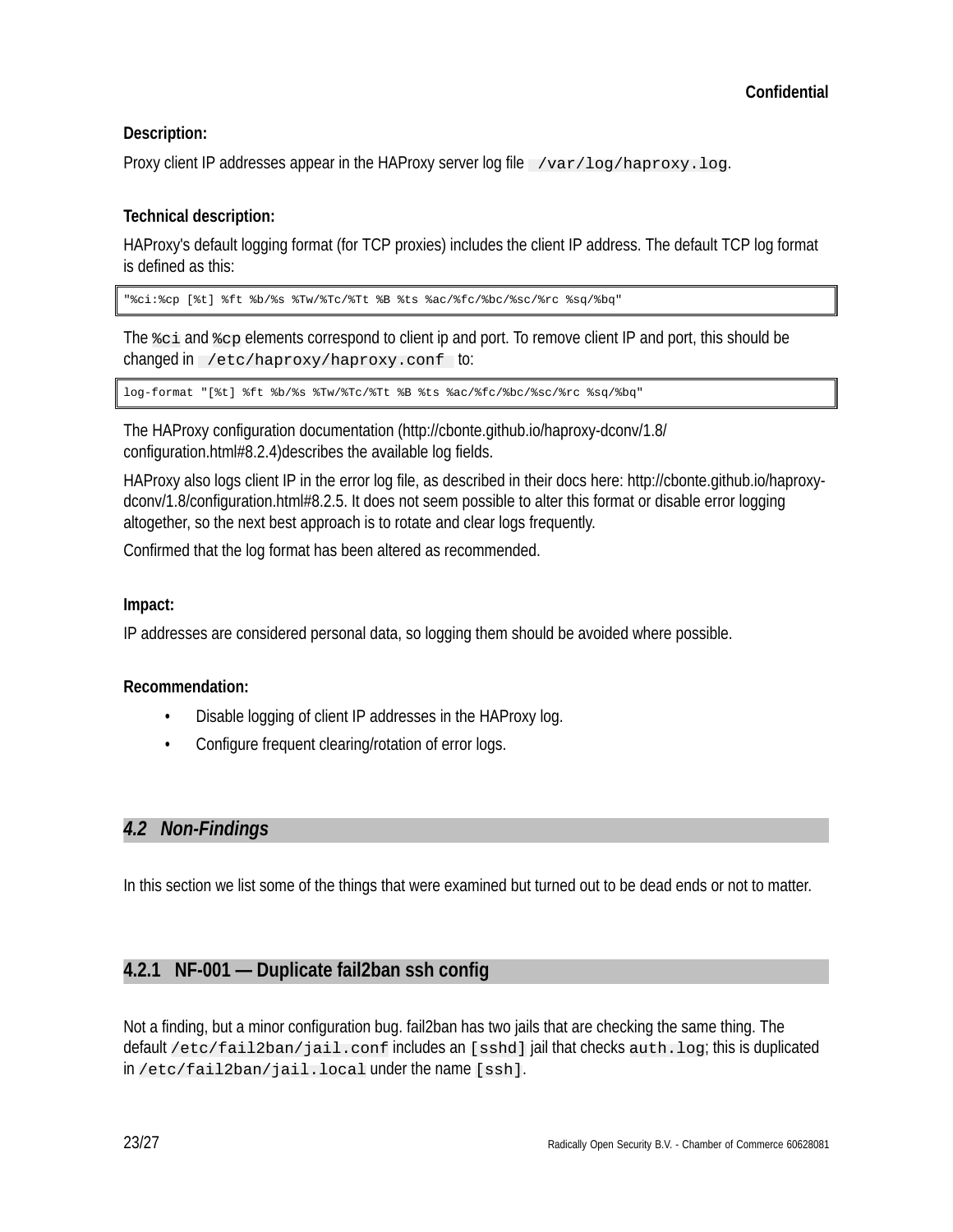Confirmed that this has been resolved.

## **4.2.2 NF-002 — HTTPS Config Not Hardened**

The HTTPS config within haproxy is not hardened, and includes things like outdated 3DES ciphers, however this doesn't matter because haproxy is only serving TCP proxies, not HTTPS. I can see there is a revised cipher list in haproxy.cfg, but it's commented out, and the old one is still active.

Confirmed that the revised cipher list has been enabled but it has no overall impact.

## **4.2.3 NF-003 — Unclear why the HAProxy stats interface is not global**

The haproxy docs suggest that the stats endpoint be configured in the global section rather than as a listener. The stats socket config directive supports all the same syntax that bind does, so I'm unclear why the stats socket has been defined as a separate listener.

Confirmed that the config was moved to the global section, but it doesn't matter anyway because the stats interface is disabled altogether.

## **4.2.4 NF-004 — Dante - Debugging Disabled**

Dante's debug logging can possibly leak data, but it was disabled and consequently not a risk; only more serious "global" errors are logged.

## **4.2.5 NF-005 — Dante - Connection Logging**

Although the Dante server is configure with connection logging enabled, user privacy is not harmed because only internal connections from HAProxy instances are accepted and logged.

The configuration lines from /etc/danted.conf defining the logging behavior are applied equally in all sections:

log: connect disconnect error ioop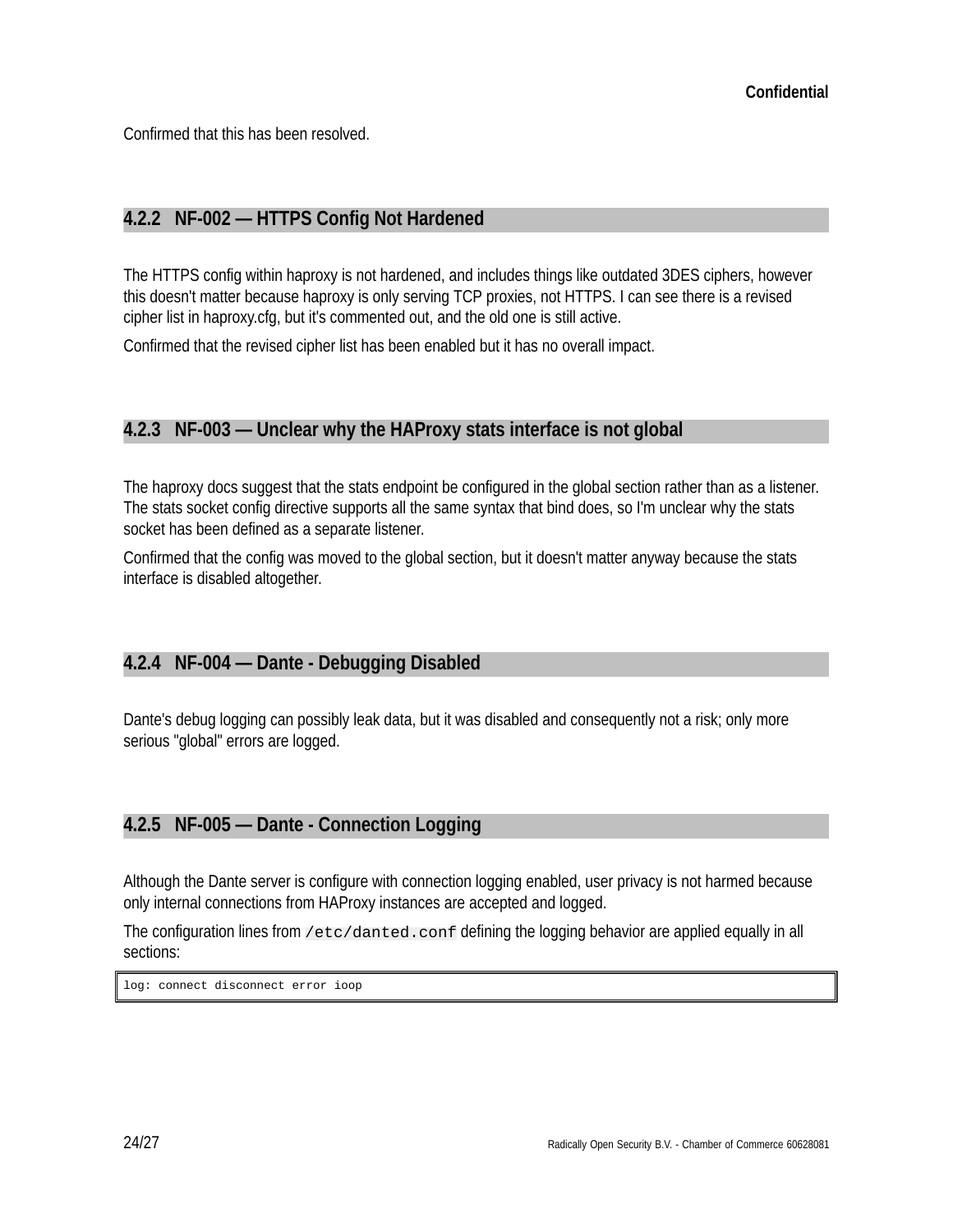# **5 Future Work**

## • **Regular retests**

Given the sensitive nature of ASL19's work, we recommend regular retesting of infrastructure and configuration to ensure that client privacy and security is conserved.